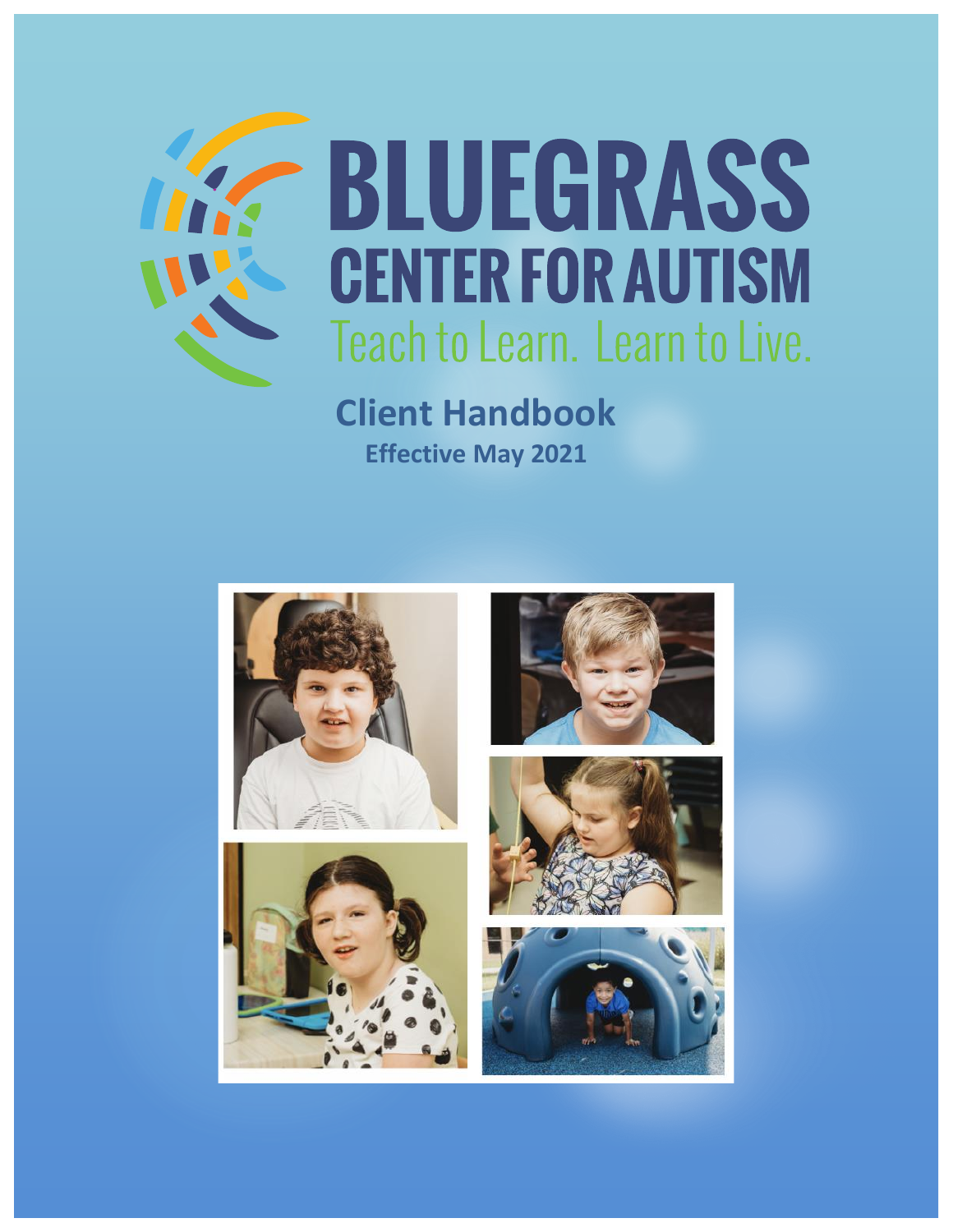## **WELCOME!**

Welcome to Bluegrass Center for Autism! Please know how excited we are that you have chosen BCA to be a part of your child's journey. Your dedication to your child and to BCA, makes a significant impact on you, your child, your family, and the autism community.

Bluegrass Center for Autism's mission is to provide children and young adults affected by autism with an individualized spectrum of services for lifelong success.

To achieve this requires patience, persistence, and TEAMWORK. The parent/caregiver relationship with the BCA Team is crucial to success. Whether you are with us for one year, or twenty, we promise that through hard work and commitment to services you will have a long-lasting impact on improving the life of your child.

This Client Handbook was designed to provide you with the insight necessary to be a successful and responsible consumer of BCA services. It tells you our history, what we expect from our clients, and our philosophies. Please read it carefully and use it as a reference tool for any questions you may have about our unique organization.

Once again, we are glad you chose BCA, and we thank you for supporting our mission!

Christen Byrne, BCaBA, LABA Executive Director Bluegrass Center for Autism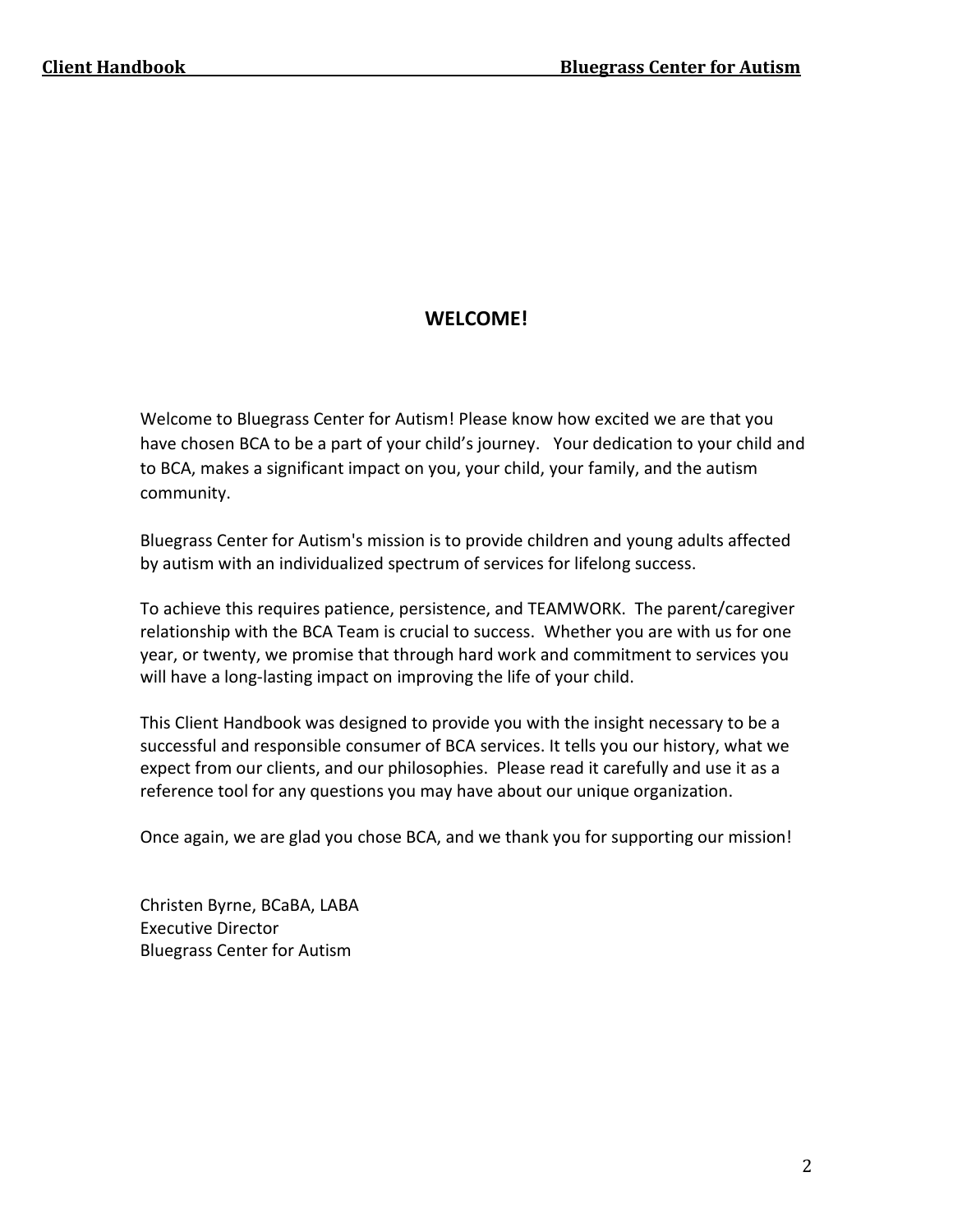#### **Important Information about the Client Handbook**

While Bluegrass Center for Autism wants to provide you with as much insight as possible, we realize we cannot cover every possible situation or opportunity. The policies, programs and procedures described in the Client Handbook are simply guidelines and are presented in summary form, as a matter of information only. If questions arise about how these policies, programs and procedures are applied, final decisions regarding interpretation rests with the Bluegrass Center for Autism's leadership team. We also reserve the right to modify or change any of these guidelines or other policies or procedures at any time. When changes do occur, we will develop, implement, and interpret best practices compatible with our mission and the guidelines of the Behavioral Analysis Certification Board as well as American Speech-Language-Hearing Association and Behavioral Health Center of Excellence Requirements. Should changes occur during your time with us, you will receive updated information concerning those changes as soon as practical.

#### **Questions**

If you have difficulty understanding any portion of the Client Handbook, or if you have any questions about the policies, procedures and/or guidelines in this handbook please discuss them with a member of the Bluegrass Center for Autism Administrative Team.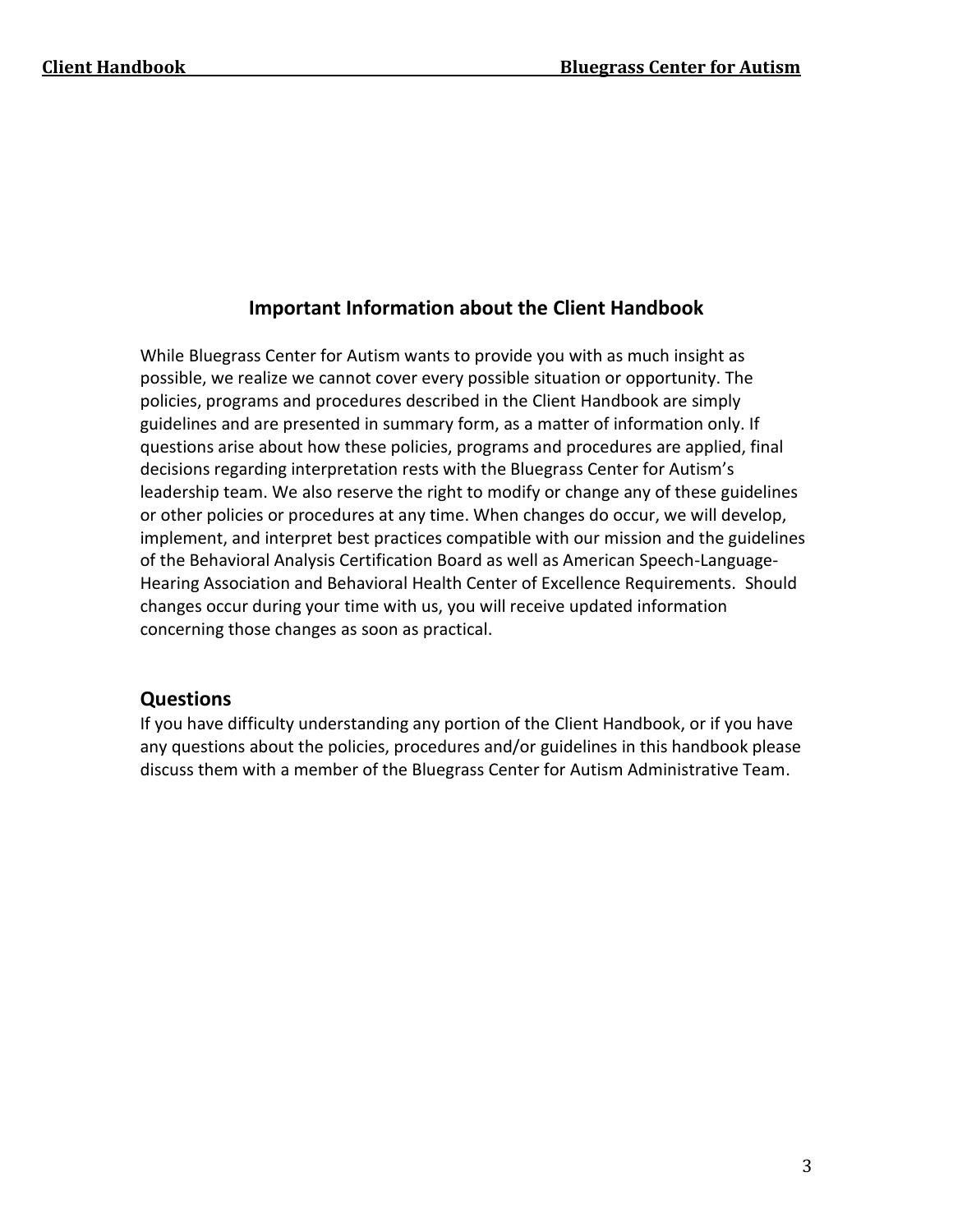# **CONTENTS**

|                                                                                                     | 5                       |
|-----------------------------------------------------------------------------------------------------|-------------------------|
|                                                                                                     | 6                       |
|                                                                                                     | 6                       |
|                                                                                                     | 6                       |
|                                                                                                     | 6                       |
|                                                                                                     |                         |
|                                                                                                     | $\overline{\mathbf{z}}$ |
|                                                                                                     |                         |
|                                                                                                     | 9                       |
|                                                                                                     | 9                       |
|                                                                                                     |                         |
|                                                                                                     | 10                      |
|                                                                                                     |                         |
|                                                                                                     |                         |
|                                                                                                     |                         |
| <b>Medical Treatment</b>                                                                            | 13                      |
|                                                                                                     | 13                      |
|                                                                                                     |                         |
| <b>Illness</b>                                                                                      | 14                      |
|                                                                                                     |                         |
| Symptoms Requiring Removal of Child from Center___________________________                          | 15                      |
| Professional Development Days                                                                       |                         |
|                                                                                                     | 15                      |
| Lunch/Snacks                                                                                        | 16                      |
|                                                                                                     | 16                      |
| Tobacco Use                                                                                         | 16                      |
|                                                                                                     |                         |
| Discipline and Behavior Intervention Process [19] [19] Discipline and Behavior Intervention Process | 16                      |
| <b>Visitors</b>                                                                                     | 17                      |
| Communication                                                                                       | 18                      |
| <b>Emergency Action Plans</b>                                                                       | 18                      |
|                                                                                                     | 18                      |
|                                                                                                     | 19                      |
|                                                                                                     | 19                      |
|                                                                                                     | 20                      |
|                                                                                                     | 20                      |
|                                                                                                     | 20                      |
|                                                                                                     | 20                      |
|                                                                                                     | 21                      |
|                                                                                                     | 21                      |
|                                                                                                     | 22                      |
| <b>A Final Word</b>                                                                                 | 23                      |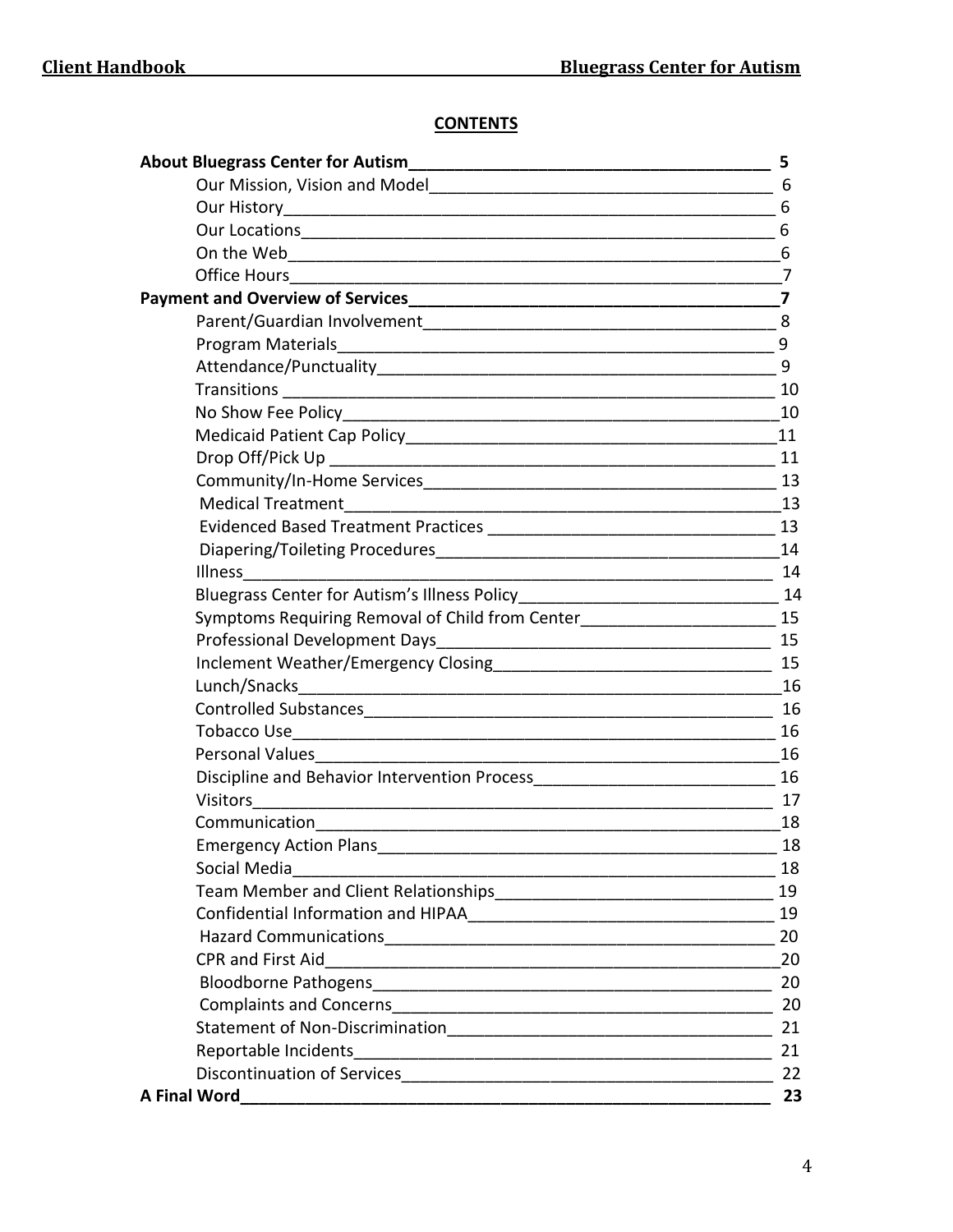**Client Handbook Acknowledgement Form\_\_\_\_\_\_\_\_\_\_\_\_\_\_\_\_\_\_\_\_\_\_\_\_\_\_\_\_\_\_\_\_ 24** 

# **About Bluegrass Center for Autism**

## **Our Mission, Vision and Model**

Bluegrass Center for Autism's mission is to provide children and adults affected by autism with an individualized spectrum of services for lifelong success.

The vision of Bluegrass Center for Autism aspires to remediate deficits and strengthen abilities in the critical areas of:

- Functional Communication
- Functional Social Interaction
- Functional Emotional Regulation
- Functional Academic Skills

Bluegrass Center for Autism's model is an integrated teaching approach, which begins with a strong foundation in ABA (Applied Behavior Analysis) while incorporating Speech-Language Therapy, motor skill's training, social skills training, independent living skills, vocational training, and functional academics. We offer 1:1 child-instructor ratio in all our teams, resulting in the most intensely individualized instruction available. Community based services are provided with a 1:1 ratio, as well.

Bluegrass Center for Autism understands that children on the autism spectrum are successful when exposed to multiple opportunities to acquire, master, maintain and generalize skills within a variety of settings. We provide our children and young adults with over 100 learning opportunities every hour throughout the day to accelerate the learning process. Our highly structured days deliver an individualized experience to meet each child's specific needs and promote their learning potential. Bluegrass Center for Autism uses evidence-based treatment approaches to create an intensive therapeutic setting to maximize each child's ability to communicate, learn, adapt and be successful.

Bluegrass Center for Autism utilizes ABA based teaching techniques individualized to each child while focusing on the development of communication, social skills, life skills and functional academics when appropriate. ABA involves the use of objective data to make decisions and determine how well goals are being achieved. The data we collect tells us when a change in teaching needs to be made or when a learner is ready to move to a more advanced skill. Our ABA based model includes:

- Year-round intensive treatment program for ages 3-24.
- Individualized instruction designed around each child's learning style.
- One to one service with highly trained instructors.
- Individualized programs to encourage social, academic and life skills.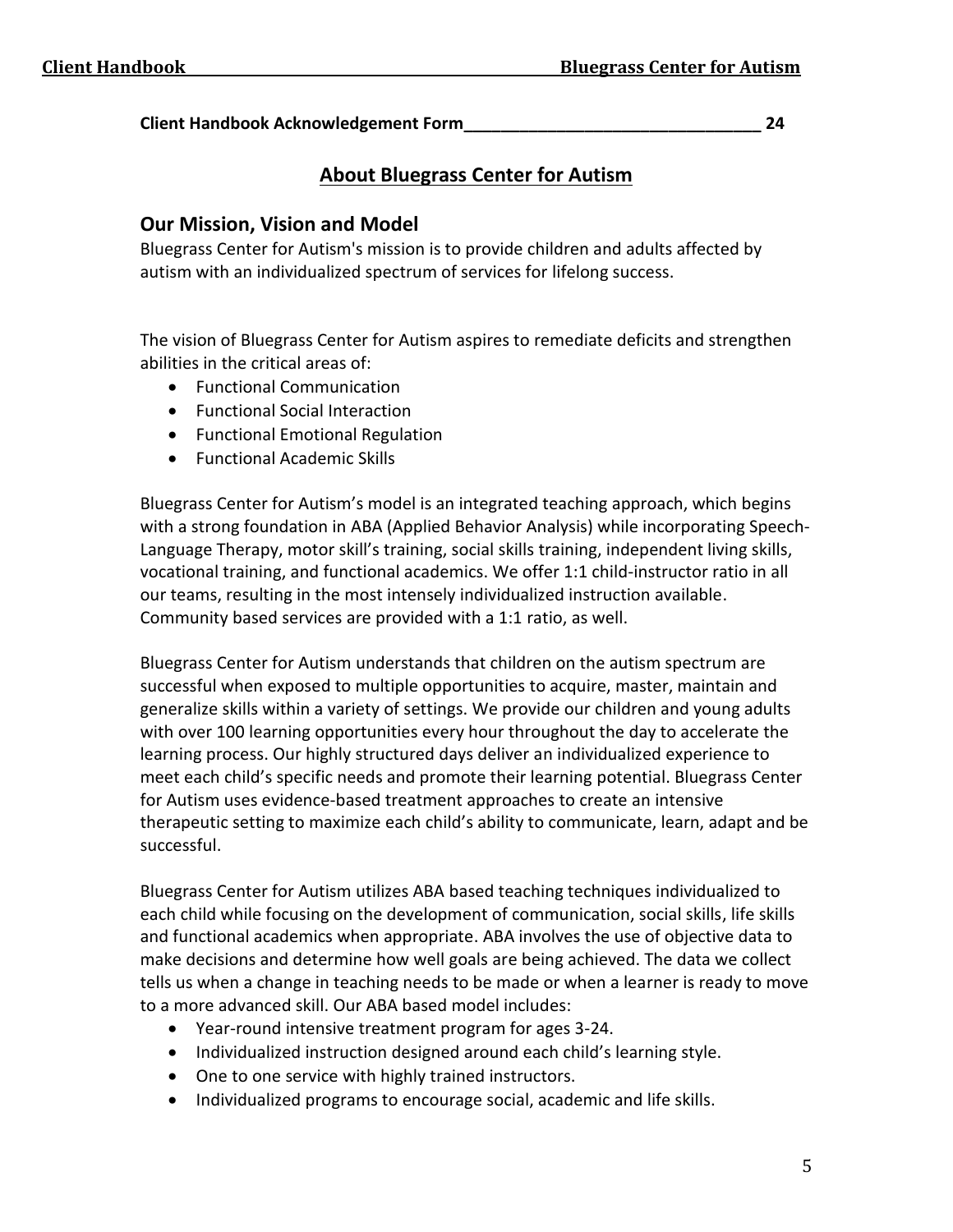- Daily data and program analysis to accurately monitor each child's progress.
- Vocational Training
- Community based services to prepare children with foundational learning skills and communication.

## **Our History**

Bluegrass Center for Autism began as a response to the need for a center designed for children on the autism spectrum in 2010 as the Academy at Saint Andrews in Louisville, Kentucky. Over the years, and as the need for our services grew, the Academy at Saint Andrews grew beyond the basement of the Saint Andrews Church, and Bluegrass Center for Autism was born. As Bluegrass Center for Autism, we committed ourselves to providing quality intensive 1:1 treatment utilizing the principles and methodologies of Behavior Analysis while incorporating the benefits of Speech Pathology. We moved to two locations to serve two separate age groups. Kosair Charities, Inc. donates our building on Bluegrass Parkway in Jeffersontown, which serves children aged three years old to eleven years old. The Metts family donates our space at the Mid-City Mall serving our children and young adults aged twelve years old to twenty-four years old.

# **Our Locations**

As you have already learned in "Our History", Bluegrass Center for Autism has two campuses in Louisville, KY. One located in Jeffersontown on Bluegrass Parkway, and our other campus is located on Bardstown Road in the Mid-City Mall. Our Jeffersontown location is considered our Kosair Charities East Campus and is designed for supporting our children ages three to eleven years old. Our Mid-City Mall location is considered our Mid-City Campus and is designed for supporting our children and young adults ages twelve to twenty-four years old.

Kosair Charities East Campus: **Mid City Campus:** Mid City Campus: 9810 Bluegrass Parkway 1250 Bardstown, Suite 15 Louisville, KY 40299 Louisville, KY 40204 (502) 473-7219 (502)473-7219

# **On the Web**

Check out Bluegrass Center for Autism on the web! We can be found online at:

- Online: [www.bcaky.org](http://www.bcaky.org/)
- Facebook[: www.facebook.com/BluegrassCenterAutism](http://www.facebook.com/BluegrassCenterAutism)

Our *Calendar* is on our Facebook page, click on "*for Current Students"* or if viewing this handbook online click on the link below: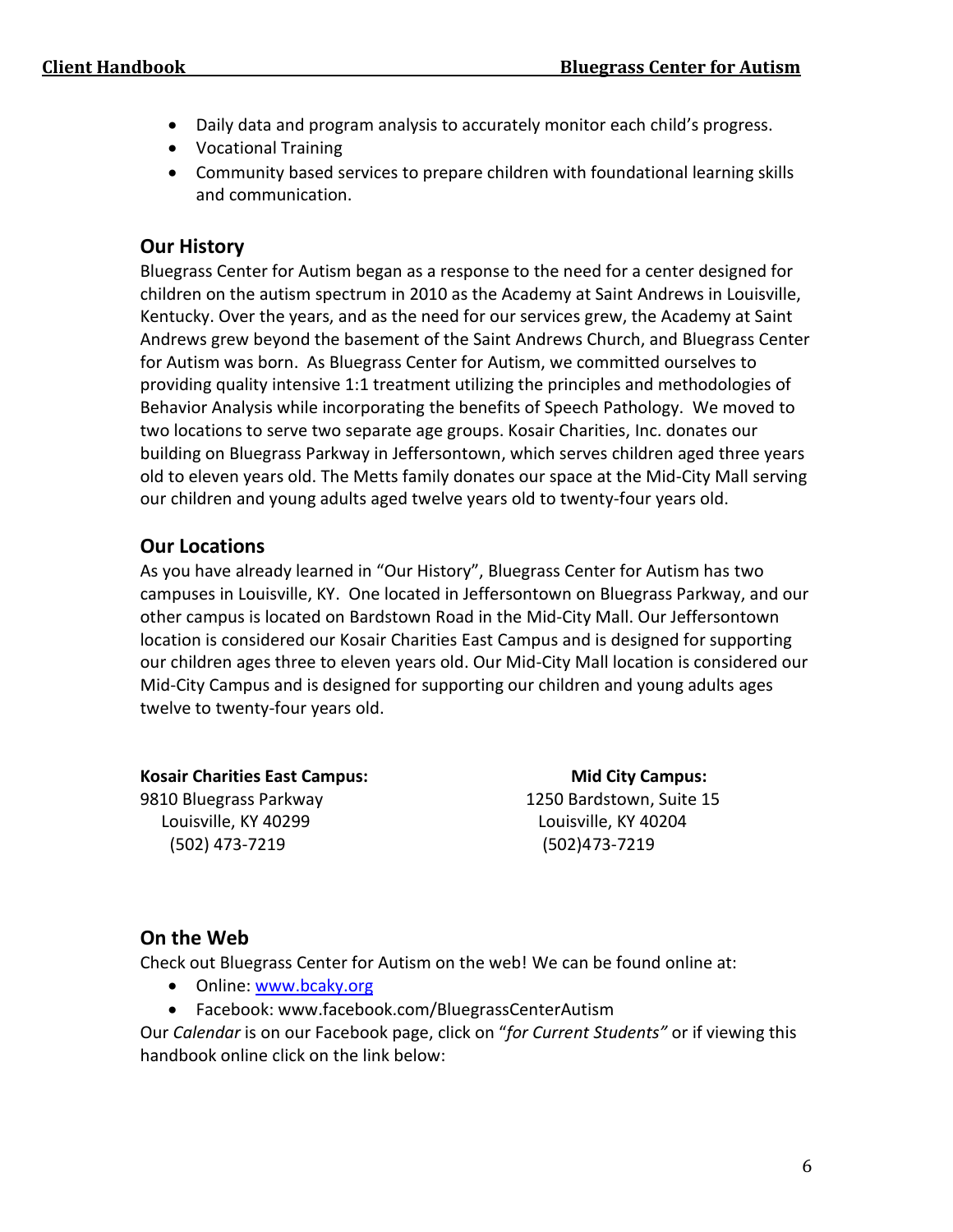2020-21 Session

[https://bca9810.sharepoint.com/:b:/s/HumanResources/EVpgxOhPJ](https://bca9810.sharepoint.com/:b:/s/HumanResources/EVpgxOhPJARMlTowgcnKixEBSSsdMQktiL1gYsiZF4r-WQ?e=cKTqEe) [ARMlTowgcnKixEBSSsdMQktiL1gYsiZF4r-WQ?e=cKTqEe](https://bca9810.sharepoint.com/:b:/s/HumanResources/EVpgxOhPJARMlTowgcnKixEBSSsdMQktiL1gYsiZF4r-WQ?e=cKTqEe)

2021-22 Session

https://bca9810.sharepoint.com/:b:/s/HumanResources/EQhJK2IQ MzdLslXtO9JhSycBuGWXxww5KWKQRK5J8bivaQ?e=F2rfql

#### **Office Hours**

Bluegrass Center for Autism Administrative staff are available Monday-Friday 8am-4pm Center Based Clients receive services Monday-Thursday 9am-3:30pm and on Fridays until 1:30pm. Early Care Services are available as early as 7:30am at each campus, daily Direct Care Staff work 8am to 4pm Monday-Friday Community Based Clients schedules vary based on client/staff availability

#### **Placement and Overview of Services**

Each center-based client is evaluated and assigned a treatment team and team number. Treatment Team includes Clinical Director (BCBA), as well as an additional Board-Certified Behavior Analyst, Speech Pathologist and at a minimum 2 Registered Behavior Technicians, as well as entry-level instructors. Team #'s are assigned so clients are directly cared for by staff assigned to that team. Team #'s are selected for clients based on age, communication style, social awareness and size. Staff rotate on a 30-minute basis to increase generalization of skill sets and decrease client/staff burnout rates. In the event, staff are not present for work, BCA utilizes the ability to move staff between teams to maintain treatment.

Community based clients are assigned a Behavior Analyst, who will work with parents and caregivers to establish learning readiness skills, improvement of daily life activities including but not limited to self-help skills, establishing, and following routines, appropriate transitions and more.

Community based and Center based clients will both receive an initial assessment and evaluation. The assigned Behavior Analyst will complete a functional assessment of maladaptive behavior and complete a developmental assessment to determine language and learning strengths and weaknesses. Bluegrass Center for Autism utilizes the Assessment of Basic Language and Learning (ABLLS), PEAK Assessment, and Verbal Behavior Milestones Assessment (VB-MAPP) to design individualized programs for each client. When necessary BCA BCBA's are trained and capable of writing their own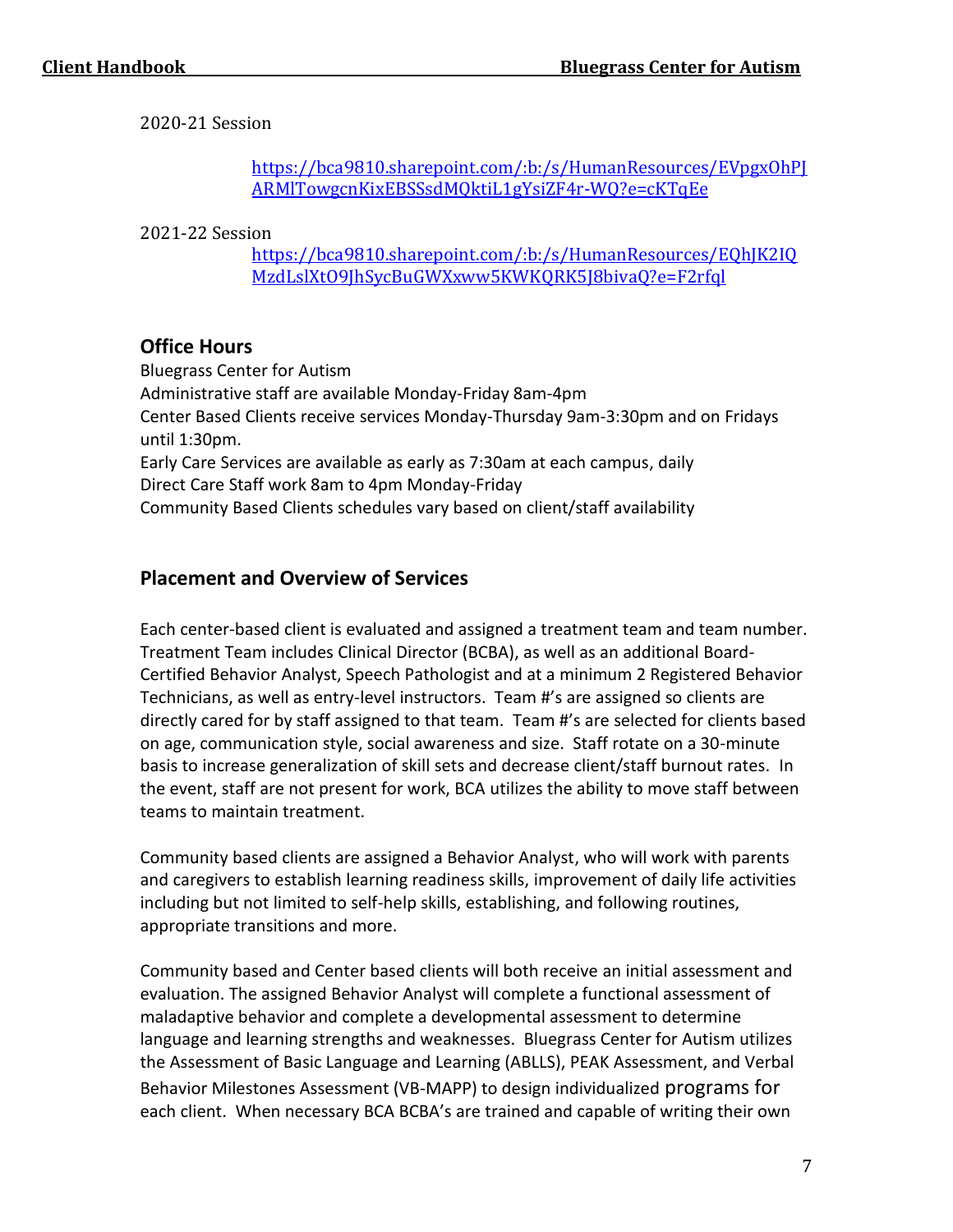programs. All behavior and acquisition data are graphed daily and reviewed by treatment team at a minimum bi-weekly, in the center. Community based clients will have data graphed prior to the next scheduled session.

A typical daily schedule is comprised of direct instruction, discrete trial teaching and natural environment learning in individualized and group setting as determined appropriate by treatment team. Child specific schedules are created based on the needs of each child. Group times may include gross motor/fine motor activities, turn taking, conversational skills, learning to follow group instruction through daily circle time, music, etc. Community based clients will receive services based on client specific need and may vary.

Due to the intensive nature of either program, commitment to having your child present is imperative to progress. BCA provides a wonderful transition program when able to work with accommodating programs. If you should decide to change your child's schedule or cease services with BCA, please provide as much notice as possible in order to have a planned, successful transition.

## **Parent/Guardian Involvement**

Your child's progress depends greatly on generalizing skills to the home and community. Therefore, active parent involvement is required for continued enrollment in our programs. Parent/Guardian Involvement will include but not limited to: Completing weekly "homework" designed by you and your Behavior Analyst. The

homework will reflect skills your child is working on in the clinic and will be sent home at the beginning of the week/month dependent upon goal.

Some children will also have "homework", it is the responsibility of the parent/guardian to be sure that the child completes their homework as assigned. Children turn in homework on daily basis.

Center Based ONLY - Attending or participating in monthly parent sessions with your child's assigned Program Coordinator, Speech Therapist or Lead Instructor either in person, via phone or video conference to review your child's progress, practice teaching skills you can use at home and answer any questions or concerns you may have. Other family members or caregivers are welcome during these meetings.

Community Based ONLY – Parents/caregivers must be present for each session. Parents will be required to begin and end each session with a review. When appropriate parents will actively participate in sessions.

ALL parents/guardians/caregivers must attend at least 2 BCA offered large group parent trainings per year.

• ALL parents/guardians/caregivers will also be responsible for viewing parent trainings through Central Reach software when required.

*\*Failure to adhere to these guidelines can result in a loss of services.*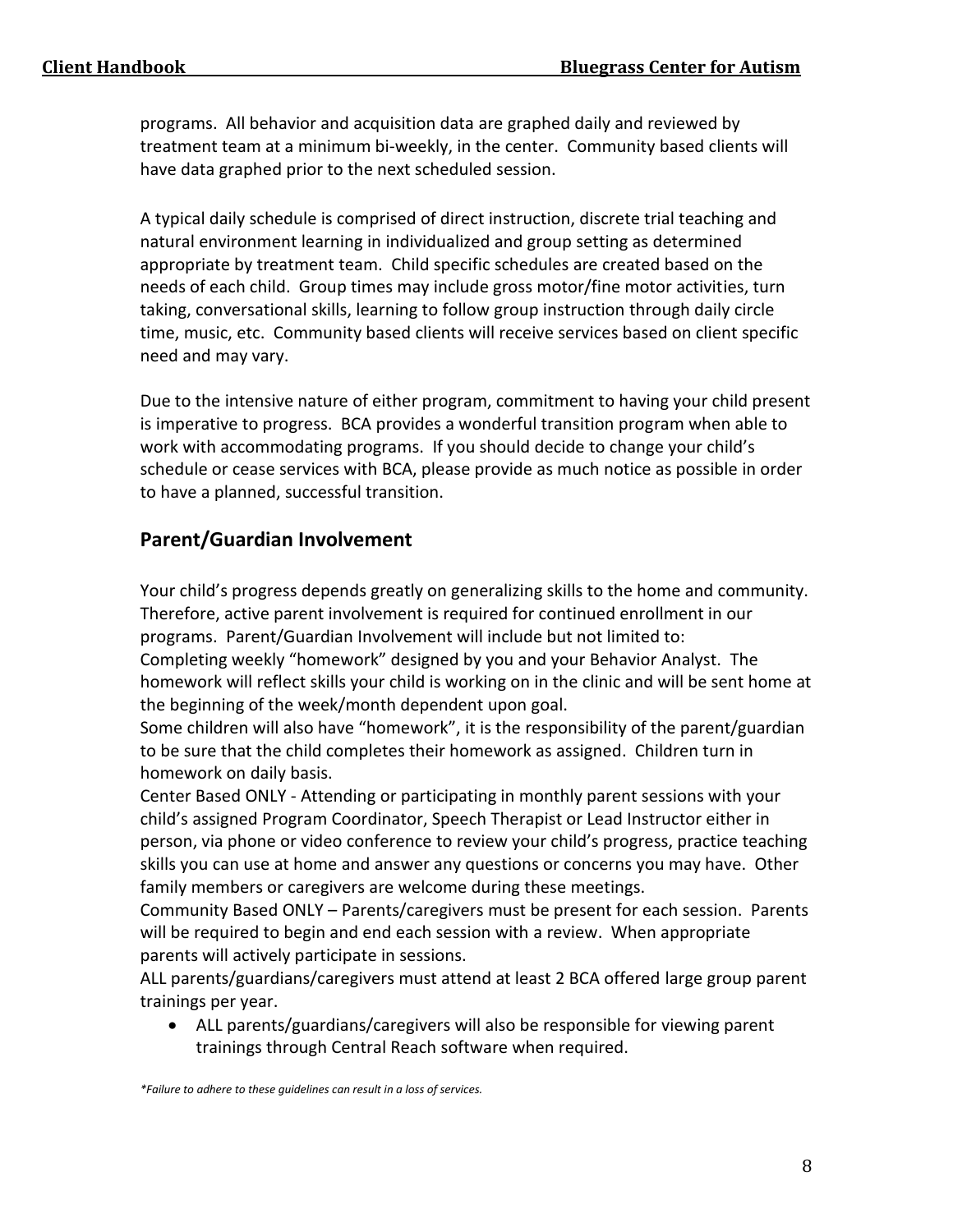#### **Program Materials**

Center Based Clients

- Will be responsible for sending in requested materials each year.
- Daily provide lunch and snacks
- Daily wipes and diapers (if needed)
- Change of clothes to keep at clinic
- Reinforcers
- Other items may be requested as needed
- Communication Devices on daily basis (charged)

#### Community Based Clients

- Provide 3 drawer storage unit
- Clipboard
- 1" binder
- 3" white binder
- 3" black binder
- 3" green binder
- Pencil Pouch
- Pack of highlighters
- Pencils
- Pens
- Reinforcers/snacks
- Teaching Materials as requested for programming

# **Attendance/Punctuality**

Consistent attendance to the clinic and community sessions is crucial for your child's success. We require that clients have consistent attendance. If your child has prolonged absences without sufficient documentation to support medical necessity, BCA reserves the right to discontinue services.

Being punctual for drop-off and pick-up is important. Not only to keep a consistent schedule and expectations for your child but to not disrupt the learning of others and the expectations of the staff.

If your child is going to absent, late, or picked up early you must communicate this through text or email with your assigned Lead Instructor and Program Coordinator. Drop off and pick up outside of the regularly scheduled hours should take place in the main lobby of each campus.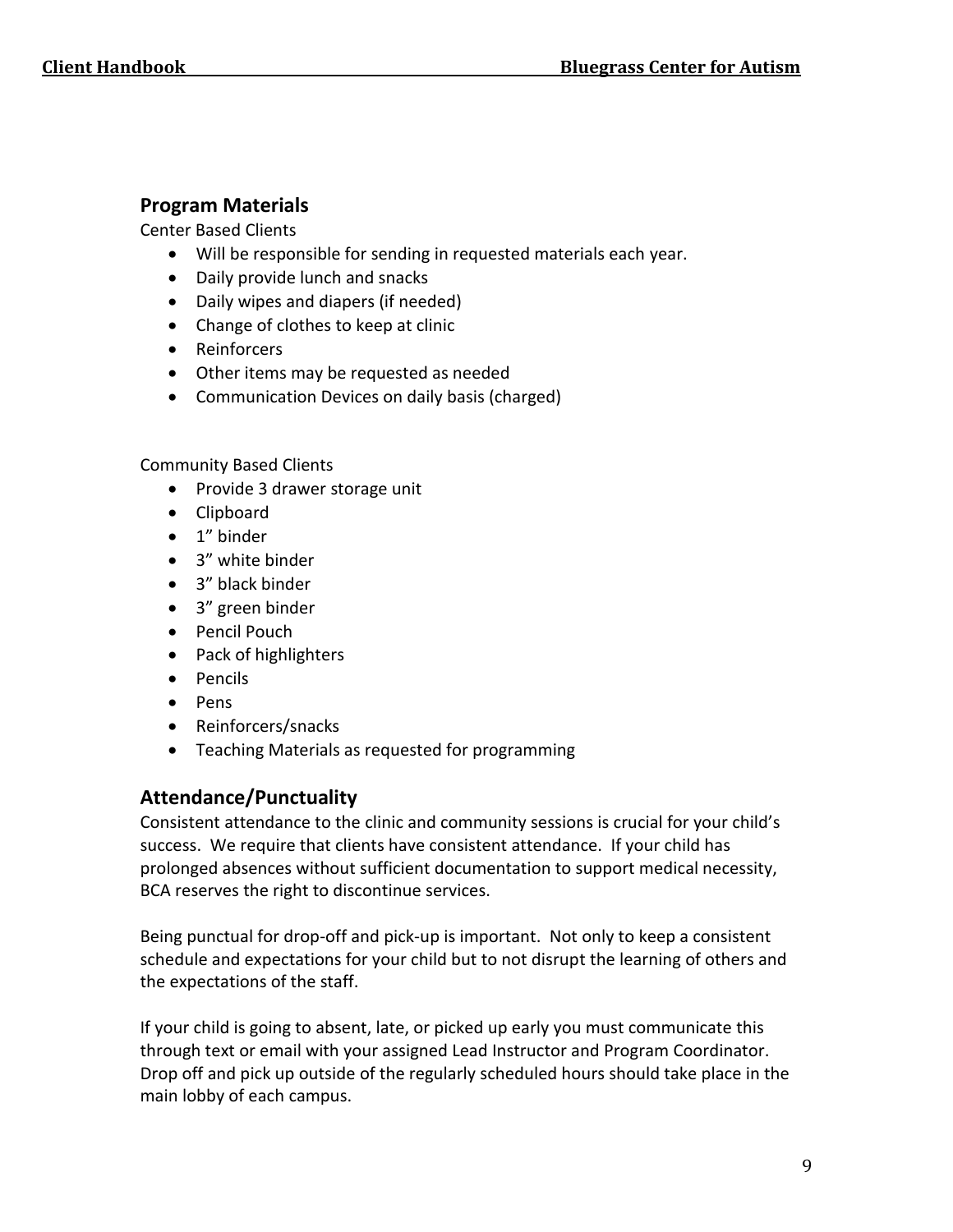Please see payment policies and no-show fee policies to better understand consequences of missed sessions.

## **Transitions**

Bluegrass Center for Autism will make all reasonable efforts to transition children out of their services. When a client decides to terminate services with BCA, they will need to connect BCA employees with other parties to work on collaboration and transition services. When BCA deems they can no longer meet the needs of their client they will be required to provide 30-day notice to families and are committed to finding an alternative service treatment model, whenever possible.

# **No Show Fee Policy**

Bluegrass Center for Autism provides services on a 1:1 client/staff ratio. BCA schedules and pays their employees for hours worked. We do not dismiss employees when clients are not present. Insurance companies do not pay for missed appointments or days; these fees remain your responsibility. Anytime BCA is in operation and your insurance cannot be billed for services by BCA, you are ultimately responsible for paying the prompt pay adjusted fees. BCA operates in units for billing purposes. 1 unit = 15 min of service.

- Current prompt pay adjusted fees
	- $\circ$  15 min/1 unit = \$7.50
	- $\circ$  1 hour/4 units = \$30.00
	- $\circ$  1 day of service (Mon-Thur.) = \$195.00
	- $\circ$  1 day of service (Friday) = \$135.00
- Waived fees: 30.5 hours/122 units (one week of service) of missed time each calendar year will be waived before you will incur No Show Fees. Any missed time will be immediately applied to the 30.5 fee, once these hours are used the No Show Fees will be applied for missed time.
	- o Non-Center Based Services will receive the equivalent of one week of scheduled time waived each year. (ex. 8 hours scheduled a week, 8 hours waived for cancellations each year) Canceling without proper notification results in patient responsibility for services scheduled at prompt pay rate. Reoccurring cancellations can result in loss of services.
- Non-Billable Services
	- o Child is being served by an outside therapist (APT/KIDS Center), during BCA hours
	- o Child is sleeping (BCA staff always do their best to keep a child awake during BCA hours, at times this task is too difficult and BCA staff should let parents know and discuss best options. Regardless, BCA cannot bill insurance while a client is sleeping)
	- o Tardiness or Early Dismissal Arriving later than 9:10 begins incurring no show fees, as well as leaving prior to 3:20pm.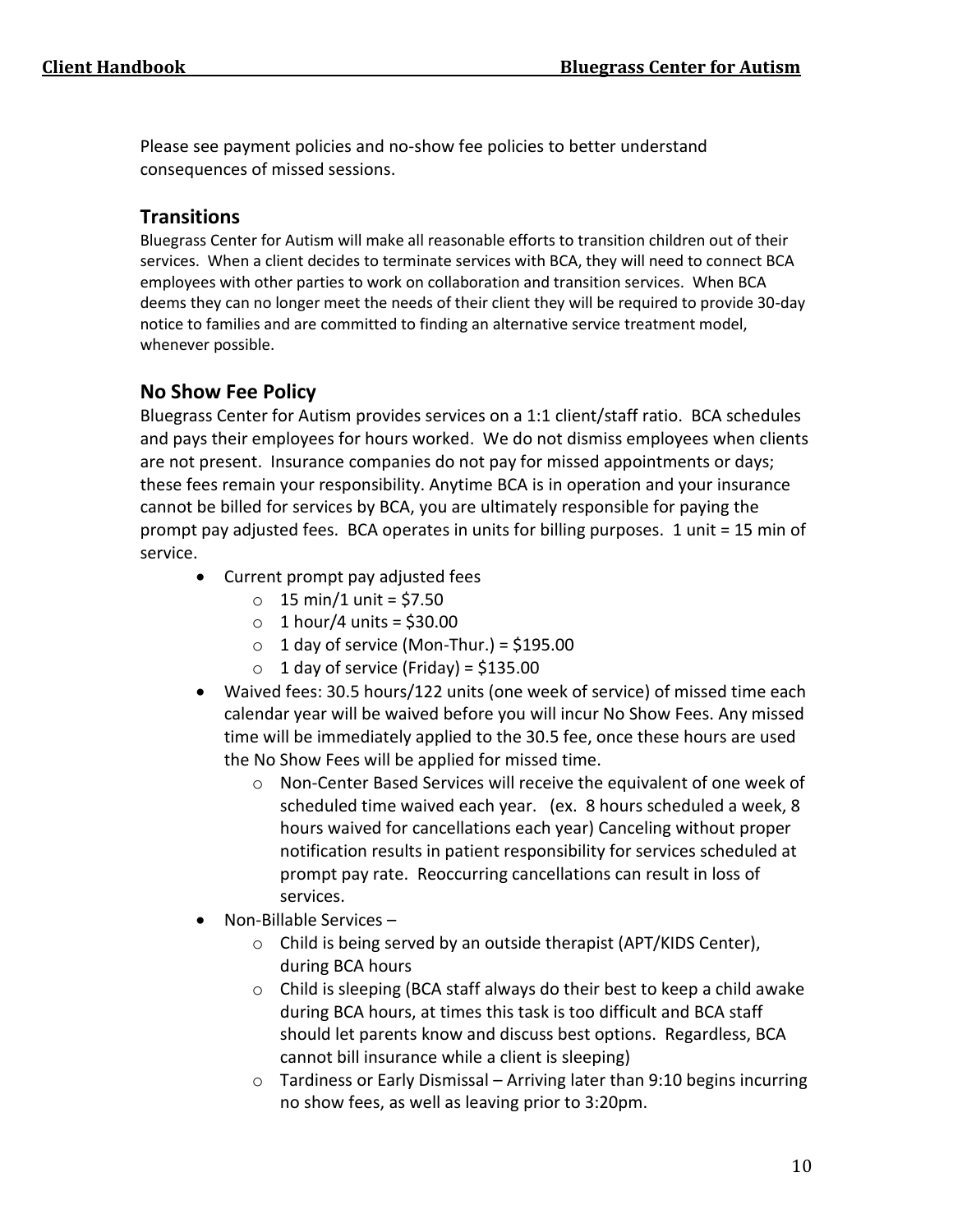BCA reserves the right to adjust granting client's additional waived fees based on circumstance. The Campus Clinical Director and Billing Director will coordinate together to ensure all special requests or circumstances will be considered. The Executive Director will be involved if there are any disputes or disagreements and will make the final decision in these cases at their discretion.

Below are the guidelines for missed time that may be waived.

- o Doctor's note on letterhead MUST be provided. The note MUST include the date of the appt, the procedure/service provided and any additional restrictions to returning to BCA services.
- o Services that are critical and outside of common services will be considered.
	- Psychiatric Services, including re-eval
	- Specialists including but not limited to Neuro, Gastro, etc.
	- Services that are critical and require out of town travel.
	- Dentistry appts that are not primary cleanings or require sedation

\*Please keep in mind that BCA is closed 8 weeks out of the year and try to plan your appointments in advance when you are able.

## **Medicaid Patient Cap Policy**

As of May 1, 2021, Bluegrass Center for Autism ("BCA") will adopt the following policy as it relates to accepting Kentucky Medicaid as a primary or secondary source of coverage for provided services:

BCA will continue to accept Kentucky Medicaid insurance for covered services. However, BCA will cap the number of patients utilizing the Medicaid programs at fifty percent of its overall patient capacity. In implementing this policy, BCA will maintain a specific waitlist for Medicaid patients after it reaches capacity. Waitlisted patients will be contacted on a first-come, first-served basis as patient capacity allows BCA to accept new Medicaid patients. BCA will continue to monitor utilizations and will adjust the fifty percent Medicaid Cap, as necessary.

# **Drop Off/Pick Up**

#### **BCA East Campus**

- Carpool begins promptly at 8:50am, Monday through Friday
- Carpool dismissal is promptly at 3:30pm, Monday through Thursday
- Carpool dismissal is promptly at 1:30pm, Fridays only
- Enter carpool from Bluegrass Parkway, via drive nearest the BCA signage
- You will receive carpool tags, please display them in the right corner of the windshield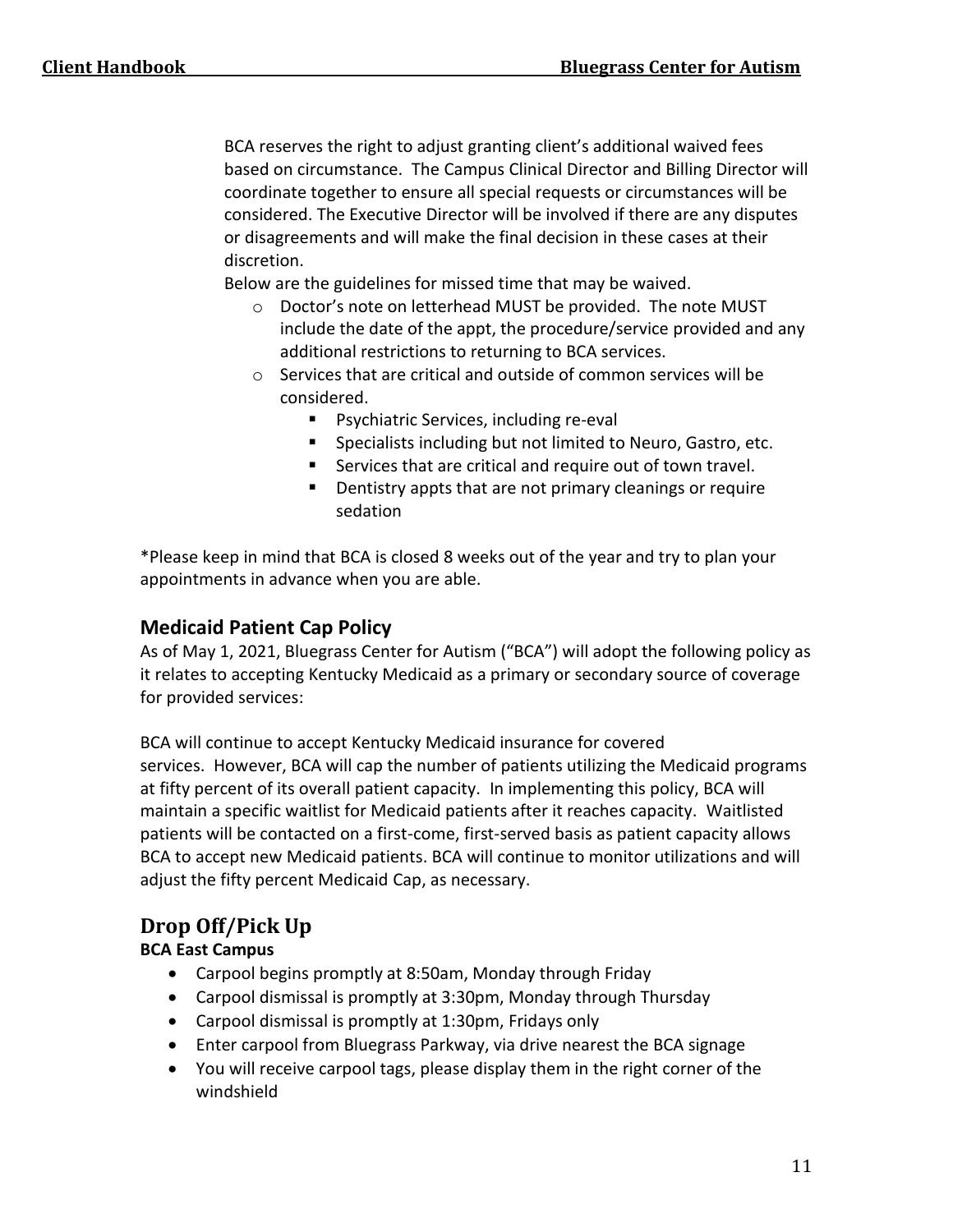- Pay attention and follow the directions of the person or persons directing carpool, pull all the way forward when asked
- Staff will bring your child to your vehicle, open the door and buckle
- STAY IN YOUR VEHICLE AT ALL TIMES
	- o If you feel you must get out of your vehicle to buckle your child or for any other reason, then you should exit carpool line and park.
- Keep conversations to a minimum during carpool. You are provided with contact information for all of the pertinent members of your child's team, and you are free to contact them at any time.
- If anyone other than a parent is picking up your child, then you should notify the staff and let them know they will be asked to present proper identification
- Failure to pick your child up by 3:45pm results in an immediate fine of **\$100.00**
	- o Repeated Offenders may suffer from a discontinuation of services

#### **BCA Mid-City Campus**

- Carpool begins promptly at 8:45am, Monday through Friday
- Carpool ends at 9:10, if you arrive after this you will need to walk your child into the building.
- Carpool dismissal is promptly at 3:30pm, Monday through Thursday
- Carpool dismissal is promptly at 1:30pm, Fridays only
- Carpool takes place on the Baxter Ave side of the mall.
- Passenger side door should be facing the Mall, this is to ensure the safety of learners and staff when entering or exiting a vehicle.
- Pay attention and please pull forward when other cars have moved.
- Please remember we share this space with other mall patrons.
- Staff will bring your child to your vehicle, open the door and buckle
- **STAY IN YOUR VEHICLE AT ALL TIMES** 
	- o If you feel you must get out of your vehicle to buckle your child or for any other reason, then you should exit carpool line and park.
- Keep conversations to a minimum during carpool. You are provided with contact information for all of the pertinent members of your child's team, and you are free to contact them at any time.
- If anyone other than a parent is picking up your child, then you should notify the staff and let them know they will be asked to present proper identification
- Failure to pick your child up by 3:45pm results in an immediate fine of \$100.00
	- o Repeated Offenders may suffer from a discontinuation of services

#### • **THANK YOU FOR YOUR COOPERATION! These rules are to keep carpool efficient and most of all for the SAFETY of YOUR CHILDREN and OUR STAFF!**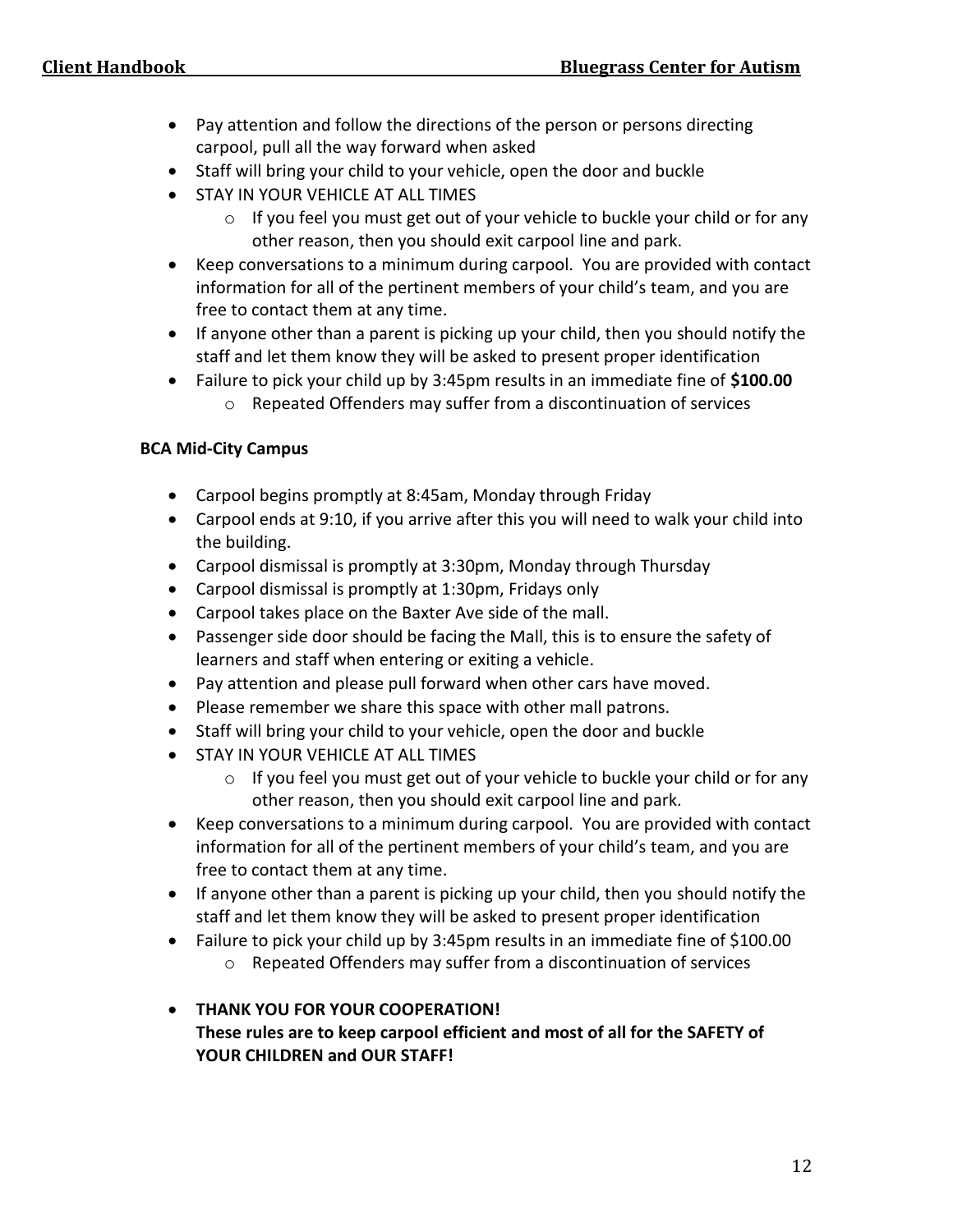#### **Community/In-Home Services**

- Parents/caregivers should arrive to designated location at least 5min. prior to scheduled appointment.
- Parents/caregivers MUST be present during the session.
- Parents/caregivers should be ready and available for a recap of session at least 15minutes prior to the end of the regularly scheduled session.

•

## **Medical Treatment**

- Center-Based Services
	- o Completion of Medical Distribution Form is required for any medication, including over-the-counter medication and supplements as well as ointments and creams.
	- o All medication must be stored in its original container.
	- o All medications will be stored in a locked safe in a designated area at each campus.
- Community/in-home services
	- o Distribution of meds is only to be performed by parents/caregivers.
	- o Unless there is life saving medication that would need to be given in case of emergency (ex. Seizure meds, epi-pen)

#### **Evidenced Based Treatment Practices**

Bluegrass Center for Autism delivers treatment utilizing the principles and practices of Applied Behavior Analysis. The Behavior Analysis Certification Board (BACB) holds their certificants accountable through the Professional and Ethical Compliance Code for Behavior Analysts. BCA requires that their employees always remain in good standing with the BACB. Therefore, BCA agrees to not provide the use of non-evidenced based treatments for their clients.

Section 2.09 of the Professional and Ethical Compliance Code for Behavior Analysts states as below.

2.09 Treatment/Intervention Efficacy. (a) Clients have a right to effective treatment (i.e., based on the research literature and adapted to the individual client). Behavior analysts always have the obligation to advocate for and educate the client about scientifically supported, mosteffective treatment procedures. Effective treatment procedures have been validated as having both long-term and short-term benefits to clients and society. (b) Behavior analysts have the responsibility to advocate for the appropriate amount and level of  $9 = e^{\circ}$  service provision and oversight required to meet the defined behavior-change program goals. (c) In those instances where more than one scientifically supported treatment has been established, additional factors may be considered in selecting interventions, including, but not limited to, efficiency and costeffectiveness, risks and side-effects of the interventions, client preference, and practitioner experience and training. (d) Behavior analysts review and appraise the effects of any treatments about which they are aware that might impact the goals of the behavior-change program, and their possible impact on the behavior change program, to the extent possible.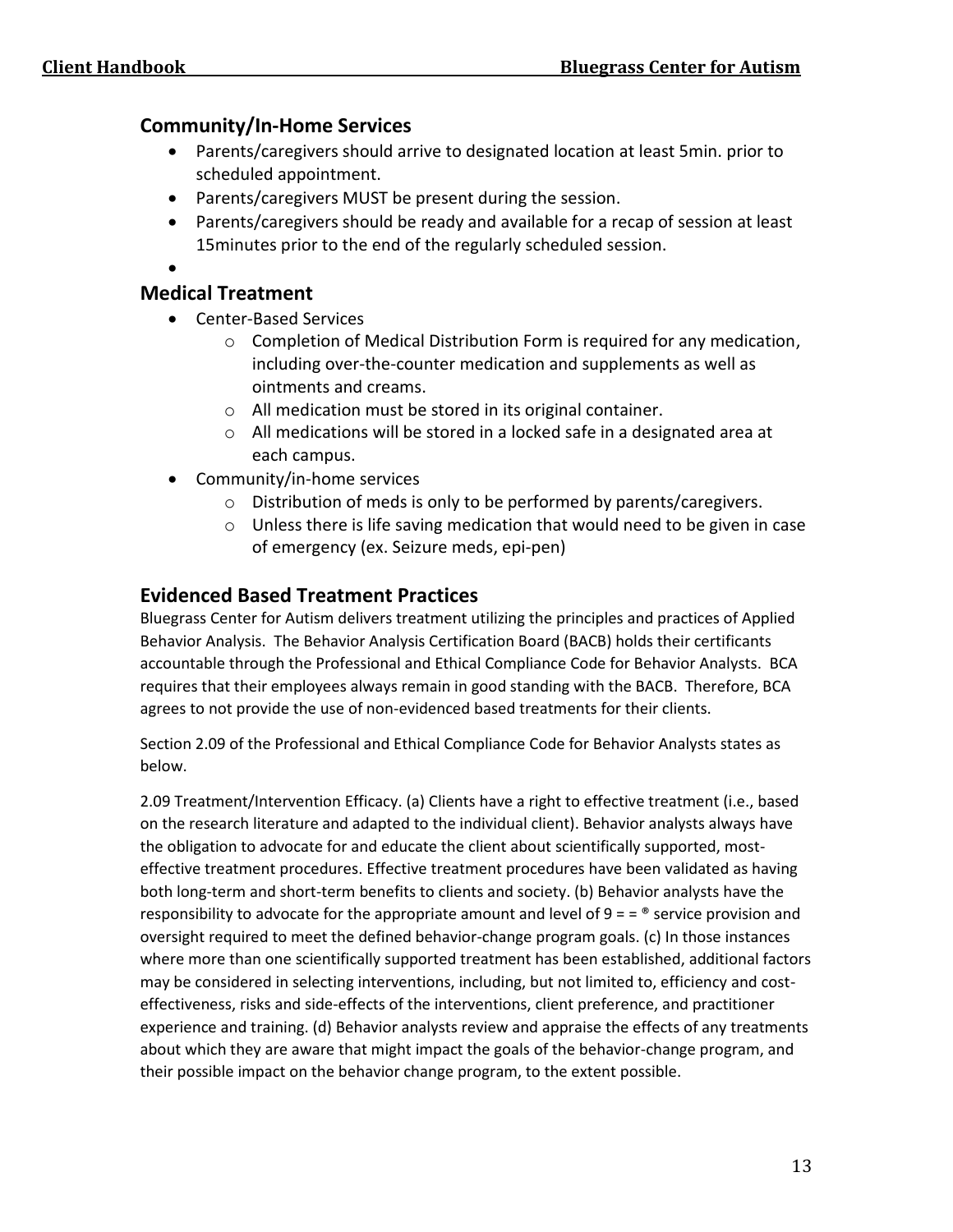## **Diapering/Toileting Procedures**

Diapering

- All diapering will take place in the bathroom or at the designated changing table (for smaller children) of the center. The door will always be left open/cracked.
- The following supplies will be in the bathroom/changing area prior to diaper change.
	- o Client's diaper/pull-up
	- o Disposable wipes
	- o Protective gloves
	- o Plastic bags
	- o Disinfecting Solution/wipes
	- o Disposable changing pads or client's own changing pad provided by parent

#### **Toileting**

- Bathrooms in the clinics leave doors open/cracked at all times. Stall doors will be closed for privacy.
- Clients using the toilet may require different levels of prompting. Staff will assist client with the appropriate amount of prompts he/she requires.
- Staff will wear protective gloves if child requires the use of physical prompts.
- If the client is independent with toileting, staff will stand right outside until child is done. Staff will insure the client washes hands thoroughly.
- Staff will also wash hands thoroughly.

#### **Illness**

For everyone's well-being it is imperative to follow Bluegrass Center for Autism's illness policy. Illness spreads rapidly, even despite our best efforts to keep the center sanitized. BCA must ensure the wellbeing of all staff and clients. We reserve the right to send a child home if we feel he/she is too sick to participate in the regularly scheduled programming. If you keep your child home for illness, please assure they are symptom-free for 24-hours prior to returning to the center or your community-based services. Please see the detailed illness policy below.

## **Bluegrass Center for Autism Illness Policy**

- Parents and caregivers may not drop off children that are ill. In the event that a child becomes ill while in the care of the center, parents/caregivers will be contacted, and the child must be picked up within 60 minutes.
	- $\circ$  If a parent cannot be reached within 30 minutes of their child becoming ill, the emergency contact will be called.
- Client may return once they have been free of vomiting, diarrhea, or fever for at least 24 hours without medication.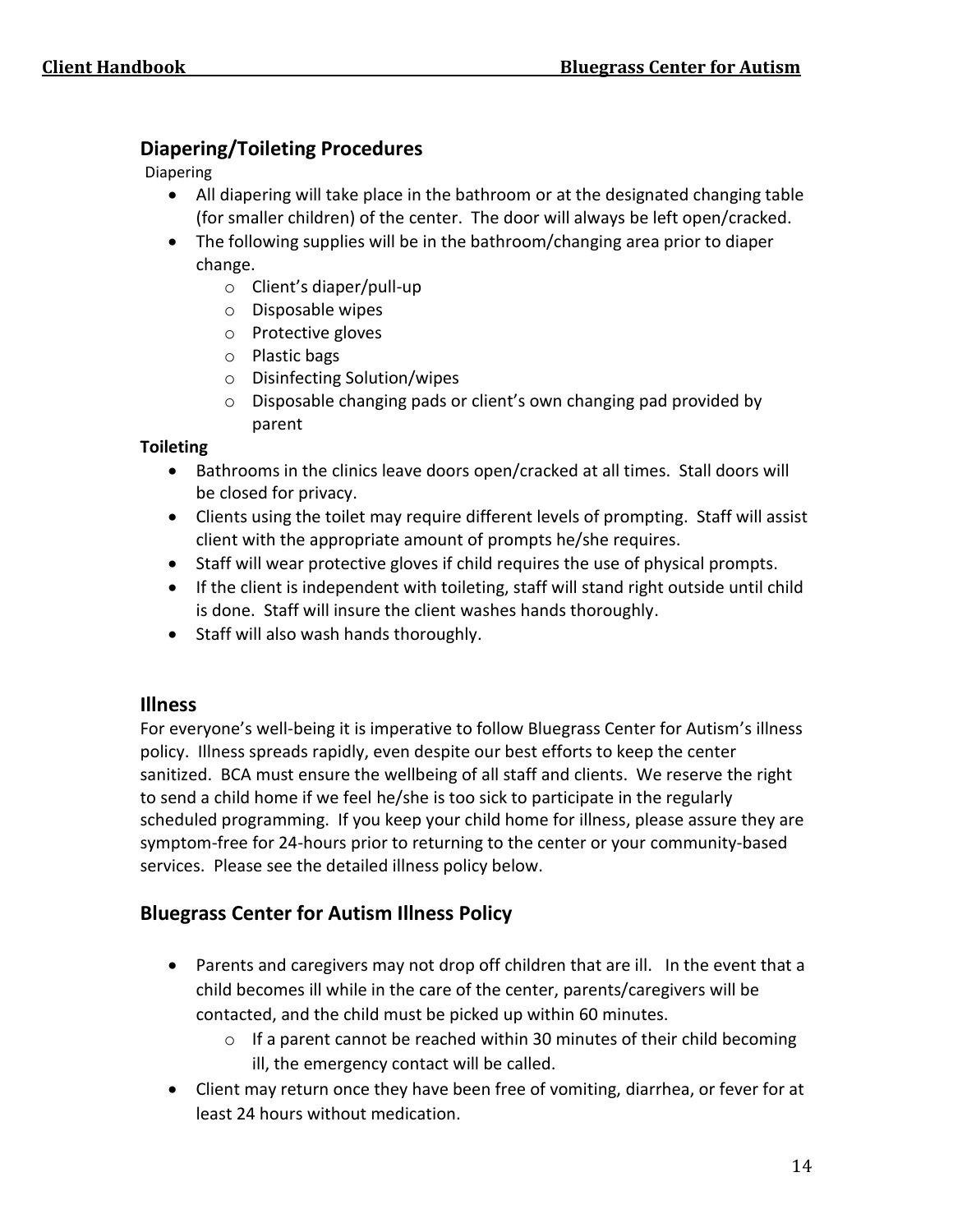• BCA may require a doctor's note at their discretion to admit children back into the care of the center after a child has been ill.

## **Symptoms Requiring Removal of Child from Center**

- Fever: Fever is defined as having a temperature of 100°F or higher taken under the arm, (a child needs to be fever free for a minimum of 24 hours before returning to school, that means the child is fever free without the aid of Tylenol®, or any other fever reducing substance.)
- Fever AND sore throat, rash, vomiting, diarrhea, earache, irritability, or confusion.
- Diarrhea: runny, watery, bloody stools, or 2 or more loose stools within last 4 hours.
- Vomiting: 1 or more times in a 24-hour period. Note: please do not bring your child if they have vomited in the night.
- Breathing trouble, sore throat, swollen glands, loss of voice, hacking or continuous coughing.
- Frequent scratching of body or scalp, lice, rash, or any other spots that resemble childhood diseases, including ringworm.
- Child is irritable, continuously crying, or is unable to participate in their regularly scheduled activities.

*Bluegrass Center for Autism staff are committed to keeping clients and environment free of illness. Handwashing and cleaning and disinfecting all areas occurs on a daily basis. In the event a campus experiences an epidemic of any kind, Bluegrass Center for Autism will instruct the cleaning crew to "deep clean".*

## **Professional Development Days**

Several times throughout the year BCA is closed for staff development and training. These days are utilized to ensure that we are adhering to the guidelines set by the training requirements for Safe Crisis Management, First Aid, CPR, Child/Abuse and Neglect, and general update and review of implementation of ABA.

These days are scheduled in advance and marked on our calendars. Services to clients will not be performed on these days in the center nor home/community environment. BCA utilizes this time to be sure their staff are implementing therapy that meets the standards of BACB and ASHA. Including, but not limited to ethics, communication, basic principles of ABA, abuse & neglect, HIPAA, etc. Other trainings are available daily through BHCOE and Central Reach to all staff and required to participate regularly.

# **Inclement Weather/Emergency Closings**

At times, emergencies such as severe weather, power failures, gas leaks, widespread illness, etc. can disrupt Bluegrass Center for Autism services. The decision to cease services will be made by the Executive Director and Clinical Director staff. If we should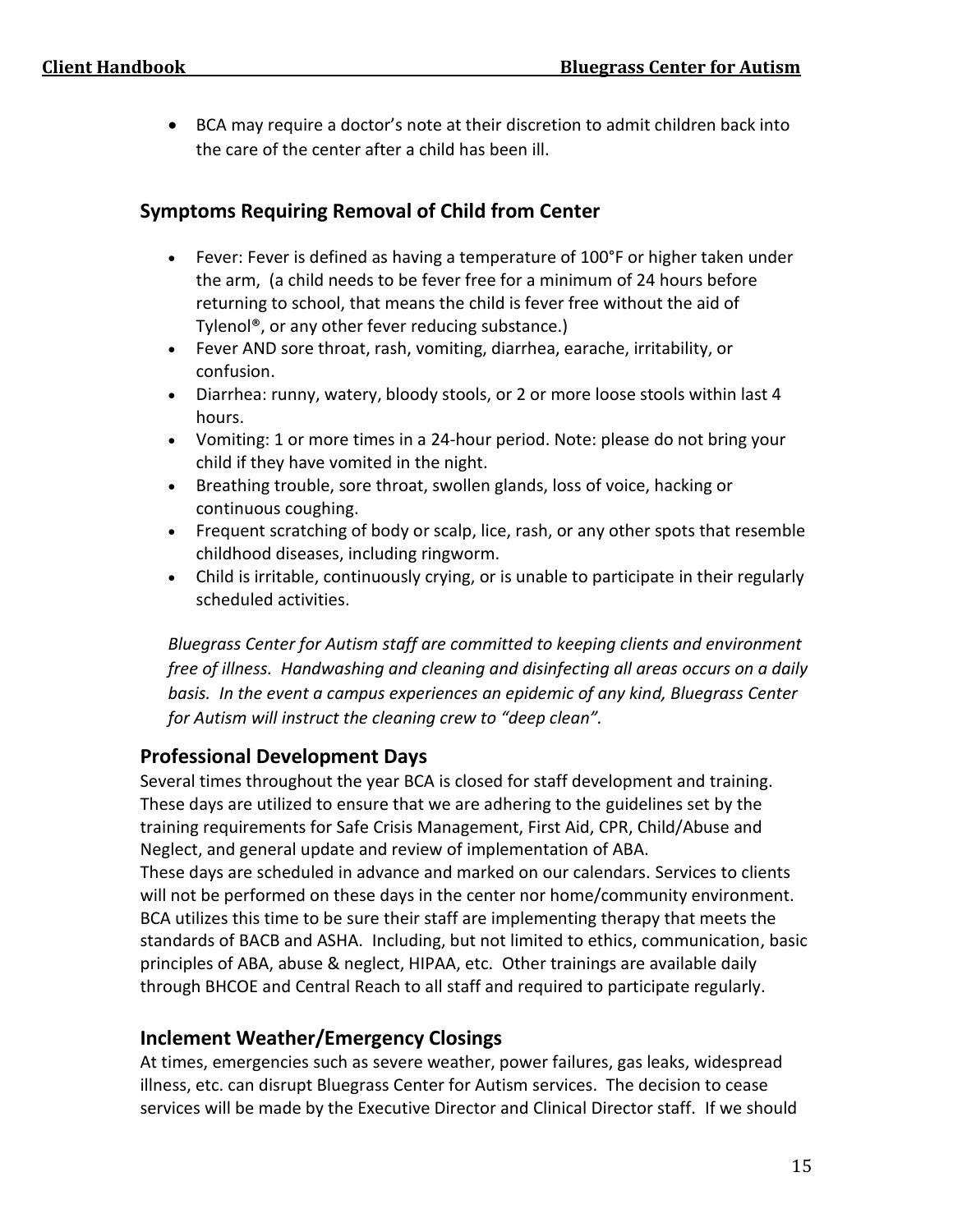need to close for an emergency, weather-related or otherwise, we will provide as much notice as possible. We will communicate with you through email and Remind Text Alert Notification System. Upon registering to receive our services you will receive detailed information on how to sign up for the text alert system.

# **Lunch/Snacks**

Bluegrass Center for Autism does not provide regular meals/snacks/drinks. All clients are asked to bring their own lunch/snacks, or money/credit card to purchase food if you are a Mid-City Mall location client. A refrigerator, freezer, microwave, toaster oven is available to store and heat edible items. If your child uses edibles as reinforcers we ask that you send these in bulk, and we will store appropriately. Please be sure to report any special diets/allergies to Bluegrass Center for Autism in your registration packet. Personal Items

Bluegrass Center for Autism is not responsible for the loss, theft, or damage of personal property. Therefore, if an item is of significant personal or financial value, we discourage bringing the item of value to the clinic. The previous statement excludes communication/AAC devices. Each client does have their own cubby/locker space where personal items will be stored, such as additional clothing, extra snacks, etc.

# **Controlled Substances**

For the safety of everyone, controlled and/or illegal substances are not permitted at Bluegrass Center for Autism.

# **Tobacco Use**

Bluegrass Center for Autism is committed to providing a safe and healthy environment for team members, visitors, and clients. Smoking is allowed only in designated areas outside the building away from client view. The use of e-cigarettes and vape pens are prohibited on either campus. Furthermore, any related paraphernalia such as vape pens, e-cigarettes, etc. is prohibited on either premise. Violations of this policy may result in disciplinary action, up to and including discharge.

## **Personal Values**

Your values and family beliefs are important to us. Please help us get to know your family by sharing what is important to you. This may include information such as family values, personal dreams, and religious beliefs. During your initial meetings with your assigned team members is an appropriate time to discuss these personal items.

## **Discipline and Behavior Intervention Process**

Bluegrass Center for Autism requires that Behavior Support Plans are developed for each client including target behaviors for decrease as well as increase. The Behavior Analyst responsible for writing the plan will be responsible for training all direct care staff, including speech therapists to implement the behavior protocol procedures and record data properly. Collection of data procedures will be outlined in the Behavior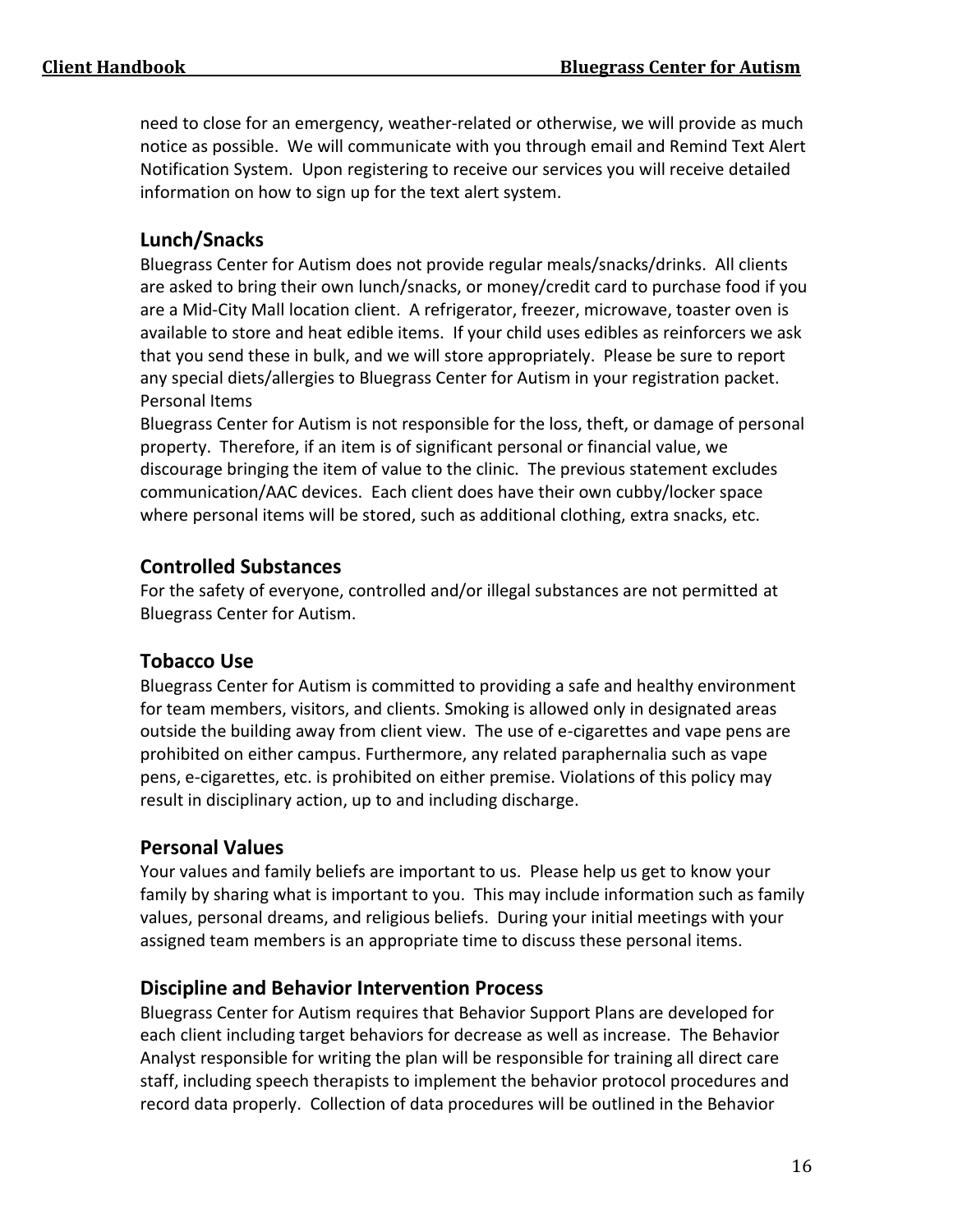Support Plan. All Behavior Support Plans are reviewed with parent/caregivers and signatures are required. All Behavior Support Plans must be approved by the Clinical Director of specific program.

Bluegrass Center for Autism favors proactive strategies such as replacement skill acquisition, environmental manipulations, communication training, discrimination training, etc. to promote appropriate behavior. When reactive strategies are necessary, BCA chooses the most effective but least restrictive interventions when possible.

- Minimally restrictive procedures may include time-out from reinforcement, privilege restriction, response cost (token economy), response blocking, corrective feedback/social disapproval ("stop", "no").
- Mildly restrictive procedures may include positive punishment or overcorrection procedures, guided compliance (physical guidance to complete a necessary activity).
- Bluegrass Center for Autism recognizes that some clients require Behavior Support Plans that include the use of physical restraints in order to maintain safety. If this is the case the procedures will be explained, and you will be asked to sign off on the use of these procedures. Bluegrass Center for Autism trains with and implements the Safe Crisis Management techniques, through JKM Training, Inc. BCA employs a JKM certified SCM instructor in order to train all staff.
- Initial staff trainings are 3 days long and then quarterly reviews take place. All clients are asked to sign the SCM waiver form upon receiving initial services. These safety procedures are guaranteed to only be implemented under absolutely necessary conditions. If a client requires these procedures to be used on a regular basis, due to the severity target behavior, it will be written into the Behavior Support Plan, it will be documented, and parents will be notified.

#### **Visitors**

To provide for the safety and security of clients and team members and our facilities, only authorized visitors are allowed in non-public areas of our facilities. Restricting unauthorized visitors helps maintain safety standards, protects against theft, ensured security of equipment, protects confidential information, safeguards team member welfare, and avoids potential distractions, and disturbances. Because of safety and security reasons, family and friends of team members are discouraged from visiting. Visitors and clients alike should be accompanied by a team member at all times when accessing non-public areas of our facilities.

We ask that all visitors enter the building through the main lobby at each campus. Visitors are to wait in the lobby until the designated staff member to their appointment meets them in the lobby to escort them through the building.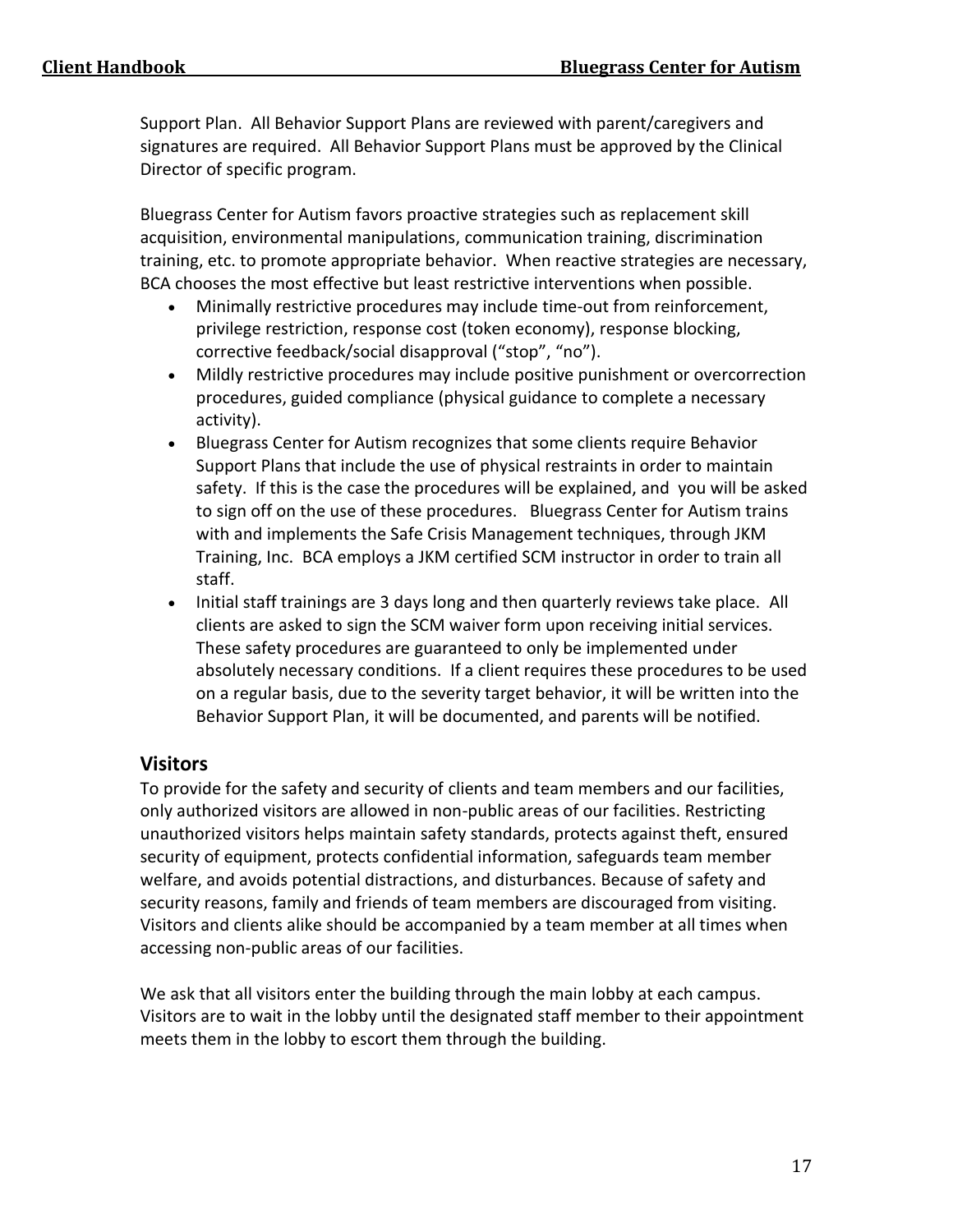Should parents/caregivers want to observe a session with of their child they will be asked to video conference to view session while seated in a BCA office with the assigned Behavior Analyst to explain and answer questions as they view the therapy session.

## **Communication**

Communication is important to us and key to a successful experience with BCA. The direct care staff and your child (when appropriate) will complete a "Daily Log" that will review their progress throughout the day. This will make note of any significant concerns and/or praises.

Mass communication occurs on a monthly basis as a "Bluegrass Banner" email from the Executive Director. This includes events, updates and general information for all clients and community supporters.

Separate emails arrive on a regular based on need of disseminating information.

# **Emergency Action Plans**

Each of our campuses has emergency procedures for severe weather, power outages, and fire, which are established for everyone's safety. These emergency action plans will be discussed during your orientation period and posted within each facility. Periodic refresher sessions, including evacuation drills, will be administered at each campus. It is your responsibility to be familiar with your campuses emergency procedures and to follow the direction of your supervisor(s) during all emergencies.

The safety and wellbeing of our staff and the children entrusted to their care is of utmost importance. It is critical that each and every individual is accounted for at all times. This is especially true when caring for children during emergency drills, or under the threat of real emergencies.

## **Social Media**

As a multi-faceted Agency with outreach across the state of Kentucky, Bluegrass Center for Autism has a great number of audiences and stakeholders with which it communicates. In an effort to maintain a presence in front of as many audiences as possible, we use social media to expand and strengthen our communication.

For unity and clarity, Bluegrass Center for Autism will maintain a Facebook account that will be managed by the development director. These accounts will provide information on our services, locations, and events. Other than these accounts, there should be no other accounts, profiles or events for Bluegrass Center for Autism on Facebook, Instagram, or any other social media sites.

Clients will sign media release forms and are able to dictate if/how their child's picture may be used. Clients, parents, and caregivers are asked not to "friend" Bluegrass Center for Autism employees as employees are instructed not to "friend" clients, parents, and caregivers for their personal accounts, as well. Team Members and are welcome to mention Bluegrass Center for Autism as their employer and clients may reference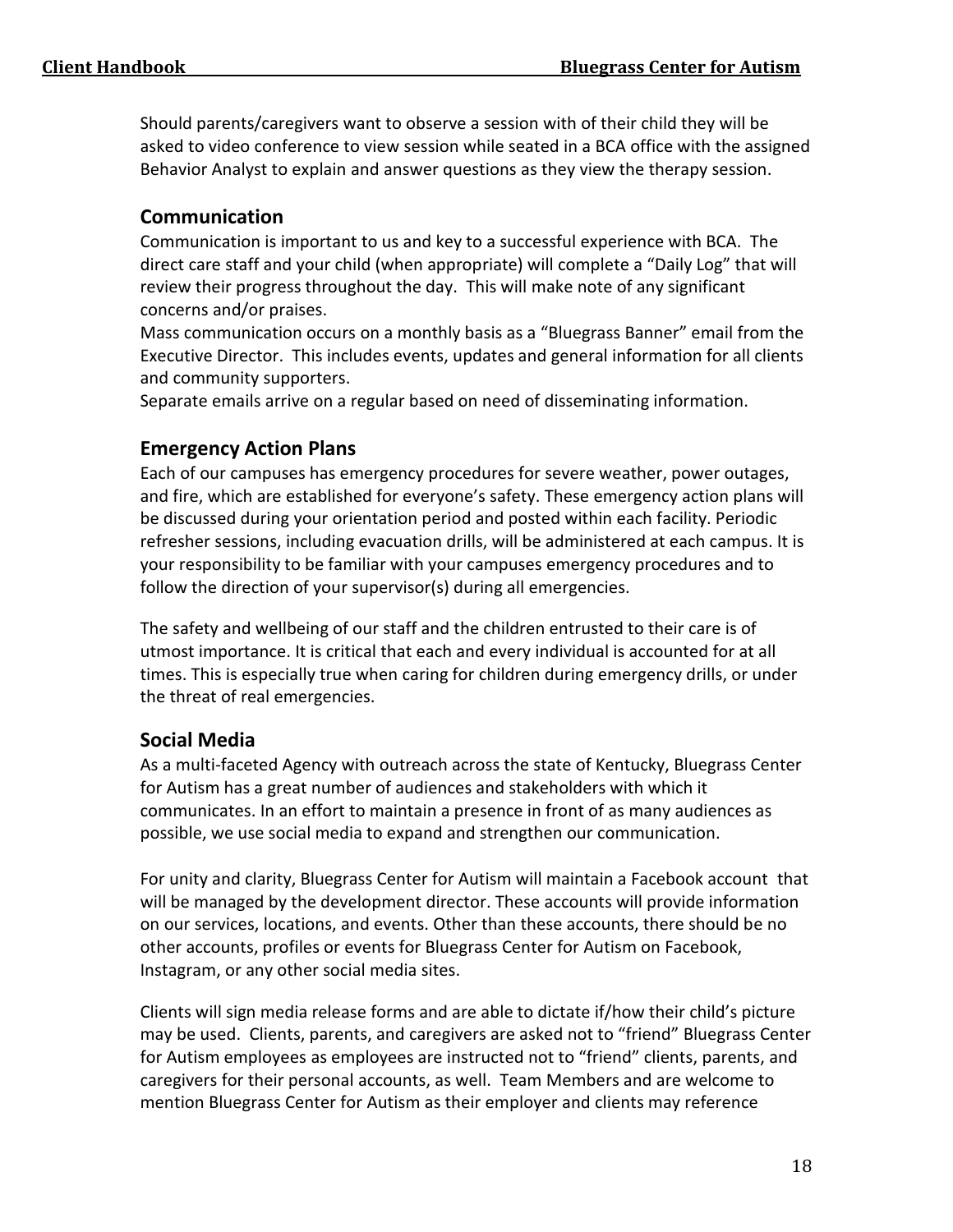Bluegrass Center for Autism as their ABA provider on their personal social media accounts such as Facebook, Twitter, Instagram, LinkedIn, etc. However, they should refrain from any remarks (disparaging or not) about the company in posts, blogs, etc.

# **Team Member and Client Relationships**

While Bluegrass Center for Autism does not wish to interfere with the personal life of its team members, certain types of relationships may interfere with the Agency's interests. Therefore, dating between team members is strongly discouraged. To prevent unwarranted harassment claims, confidentiality lapses, uncomfortable working relationships, morale concerns among other team members and even the appearance of impropriety, managers and supervisors of the Agency are strictly prohibited from engaging in consensual romantic or sexual relationships with any team member of Bluegrass Center for Autism. Additionally, after-hours relationships with clients or parents/family members of clients are strongly discouraged. If you have any questions concerning the intent of this policy or its application to any existing or contemplated relationship, please consult the Executive Director or Human Resources Department. All such inquiries will be treated confidentially and consistently.

# **Confidential Information and HIPAA**

It is the responsibility of all Bluegrass Center for Autism team members to safeguard sensitive Agency information. Sensitive information is defined as health & healthcare information, methods & concepts, data documentation, client lists & records, donor info, personnel & confidential records, marketing, accounting, pricing or salary information, business plans & strategies, negotiations & contracts, and all other items originated by the Agency. Unless otherwise identified by management, staff assume that all such information is confidential.

Bluegrass Center for Autism is a covered entity as defined by HIPAA; and, in addition, we maintain health care insurance and related plans that are subject to HIPAA requirements. Therefore, HIPAA privacy and security provisions will apply to protected health information (PHI) maintained by the Agency.

HIPAA regulations will be followed in administrative activities undertaken by assigned team members when they involve PHI in any of the following circumstances: health information privacy, health information security and health information electronic transmission. As stated above, the Agency will consider any breaches in privacy and confidentiality extremely serious, and will result in corrective action, up to and including discharge.

Questions regarding HIPAA policy provisions should be addressed to the Billing Team and Executive Director. Agency records that are governed by this policy are maintained for a period relative to each specific record's requirement, and when the maximum retention period has passed, the records will be subject to the Agency's policy for completed record destruction.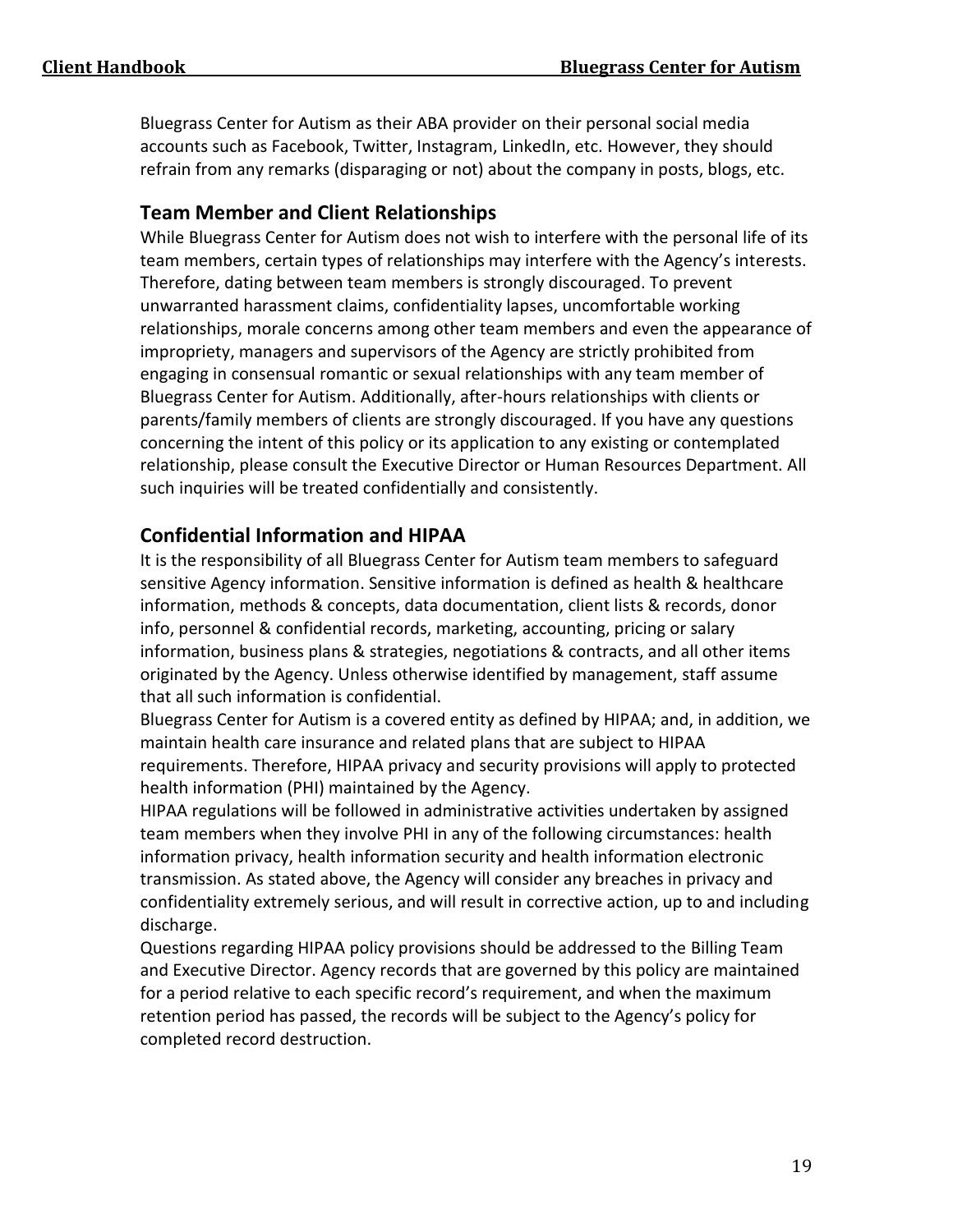## **Hazard Communication**

We support OSHA Hazard Communications standards, which require employers to educate their workers on workplace chemical hazards and chemical labeling. Our Hazard Communication Program provides staff with information and training regarding the hazards of certain chemicals you may come in contact with, and how to avoid these hazards. Team members who work with chemicals as part of their jobs will receive specifically designed training on our hazard communication program.

## **CPR and First Aid**

CPR and First Aid Training is required for designated staff that provide direct care to clients and who could potentially be faced with situations that require these skills. Training topics to be discussed may include, but are not limited to, recognizing the onset of emergencies, the use of personal protective equipment (PPE), self-protection prior to providing care to another, rescue breathing, and injury treatments to wounds. Additionally, refresher training and on-going recertification training are standards in these areas.

## **Bloodborne Pathogens**

Bloodborne Pathogens are pathogenic microorganisms found in human blood or body fluids, which may cause diseases in humans. These "pathogens" include the Hepatitis B Virus (HBV), the Hepatitis C Virus (HVC), and the Human Immunodeficiency Virus (HIV). OHSA requires employers to educate staff on health risks caused by blood or bodily fluid exposures.

We provide Blood borne Pathogen training to all team members and specific training to those team members who are most at risk for coming in contact with these microorganisms. This training is designed to protect you from possible exposures during the performance of your job duties or when assisting in an accident/injury situation.

## **Complaints and Concerns**

Any problems, questions or complaints related to the care of your child should be discussed with the Clinical Director of the campus or program where your child is assigned. If your assigned Clinical Director is unable to resolve or if you are not satisfied with their response, then you should reach out to the Executive Director.

Clinical Directors of each campus are also the Ethics Officers of Bluegrass Center for Autism. If you have a formal complaint, you will need to complete the Ethics Violation Form, which they can provide to you and submit. As Ethics Officers, the complaint will be reviewed, and proper action will be taken.

Any problems, questions or complaints related to BCA billing practices or your statement should be directed to the Billing Director. If the Billing Director is unable to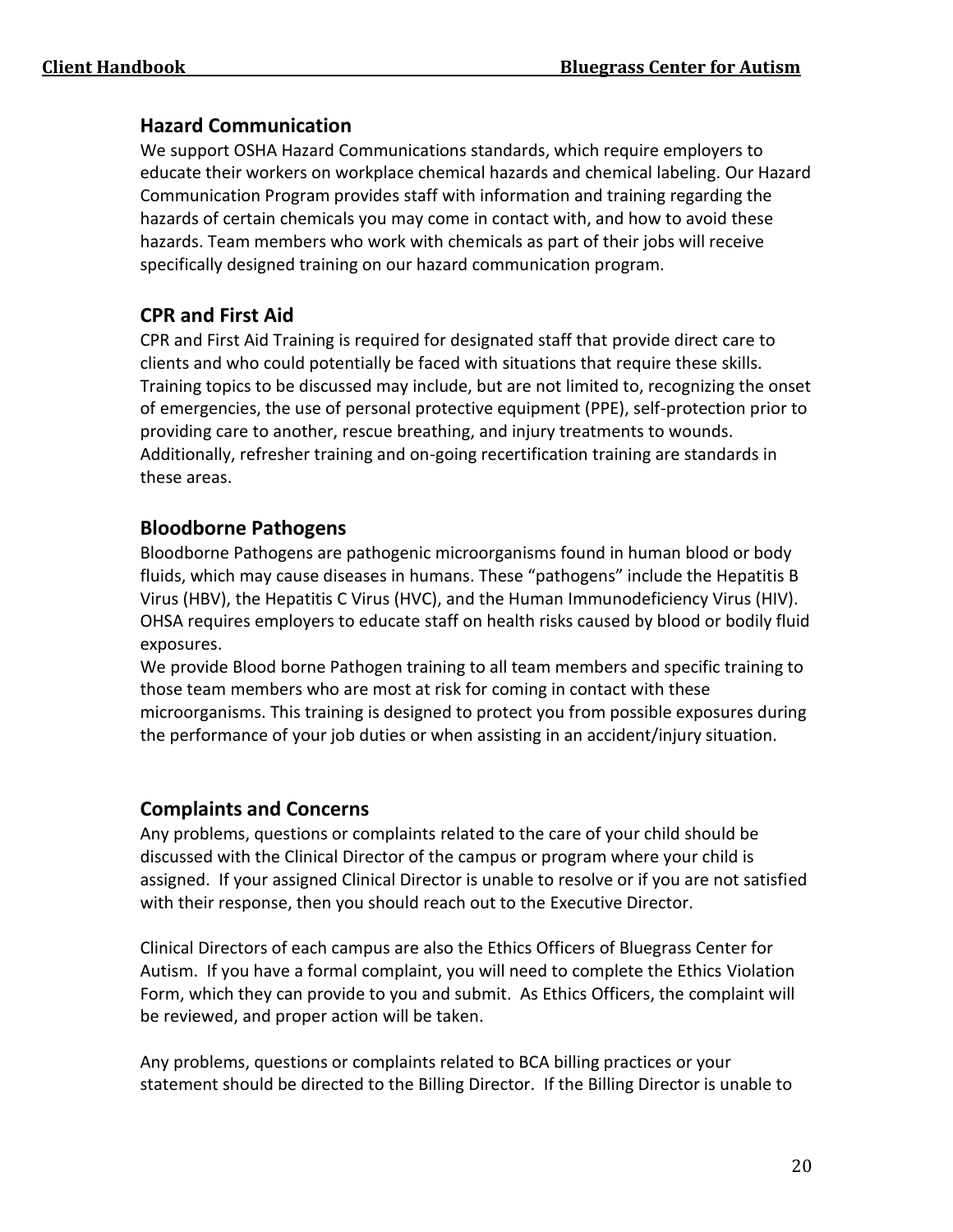resolve or if you are not satisfied with their response, then you should reach out to the Executive Director.

In the instance, that your complaint or concern has not been addressed to your satisfaction by a BCA staff member, you have the option of reporting such instances to our governing bodies. As an ABA provider, our practices are governed by the Behavior Analysis Certification Board, Speech Providers are bound by American Speech-Language-Hearing Association and we choose as an organization to be accepted to and abide by the guidelines in place by the Behavioral Health Center of Excellence accreditation. To make a complaint, please visit the links below and follow instructions.

Behavior Analysis Certification Board (BACB)

[https://www.bacb.com/ethics/#ethics\\_reporting](https://www.bacb.com/ethics/#ethics_reporting) Phone: 1-720-438-4321 Days: Monday to Friday Hours: 7 a.m. to 5 p.m. (Mountain Time)

## American Speech-Language-Hearing Association (ASHA)

<https://www.asha.org/about/contacts/> 1-800-638-8255

Available 8:30 a.m. – 5:00 p.m. ET, Monday–Friday

#### Behavioral Health Center of Excellence (BHCOE) [https://bhcoe.org/become-a](https://bhcoe.org/become-a-bhcoe/report-a-compliance-concern/)[bhcoe/report-a-compliance-concern/](https://bhcoe.org/become-a-bhcoe/report-a-compliance-concern/)

**Head Office** Behavioral Health Center of Excellence 7083 Hollywood Boulevard #565 Los Angeles, CA 90028

#### [310-627-2746](tel:+310-627-2746)

#### **Statement of Non-Discrimination**

Bluegrass Center for Autism does not discriminate in enrollment opportunities because of race, color, religion, sex, national origin, age, or disability.

#### **Reportable Incidents**

Employees of Bluegrass Center for Autism are mandatory reporters if they suspect that a child has been physically, emotionally, or sexually abused, neglected or is in danger of harm. Kentucky law requires anyone who suspects abuse or neglect to report it to authorities.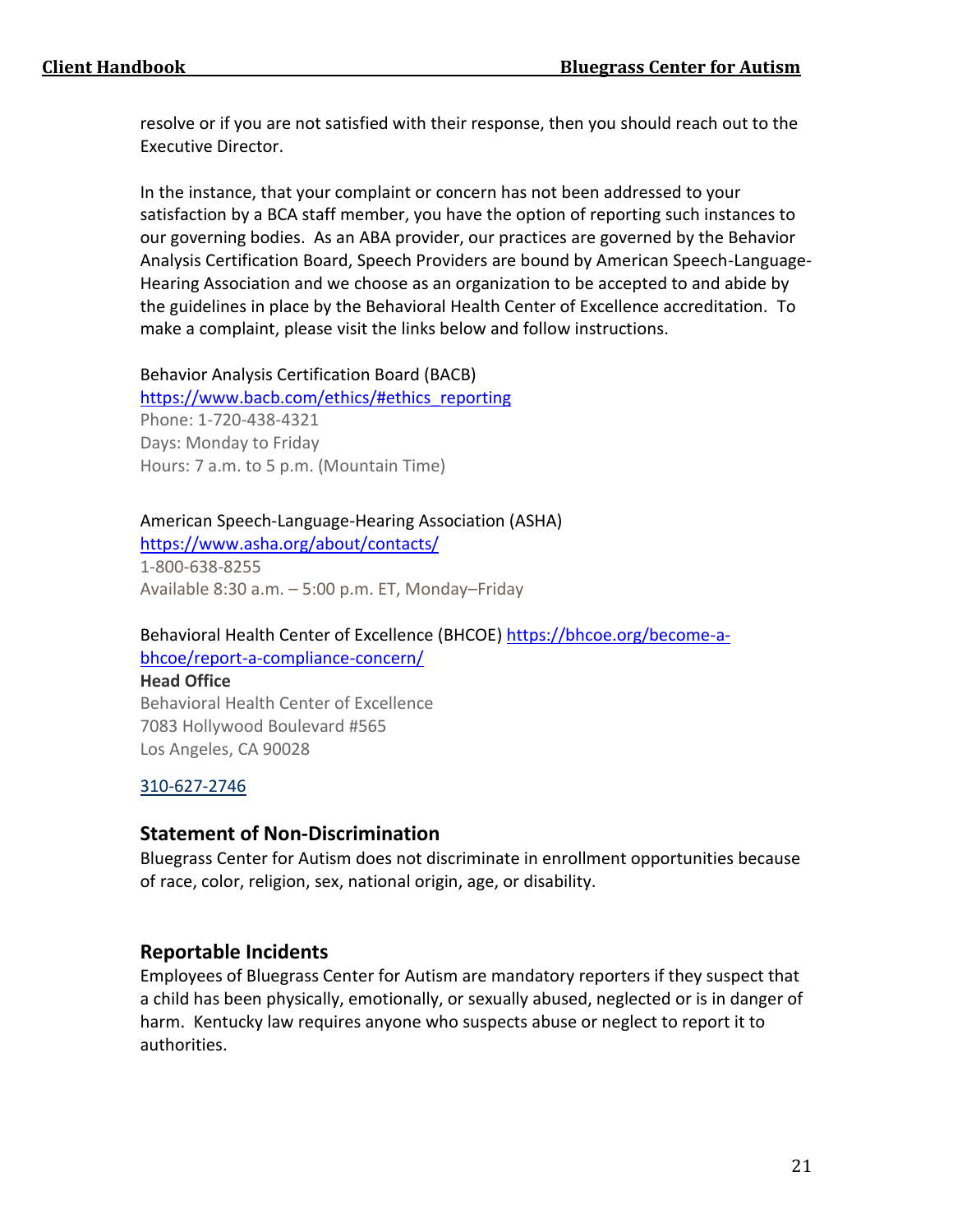#### **Discontinuation of Services**

A client may choose to discontinue services at any time. This may be done by contacting a Clinical Director and or Executive Director. Clients will be held responsible for any fees incurred up until the last date of service.

There are times when Bluegrass Center for Autism may choose to discontinue services, based upon the inability to meet the client's needs or attendance issues. Examples may include, but are not limited to, ongoing medical that cannot be managed by BCA employees, ongoing medical issues that prohibit the client from participating in regularly scheduled activities; clients behavioral needs that do not have sufficient Behavior management services to provide enough support; behaviors that pose a safety risk to others; chronic tardiness or absence more than 20% of scheduled hours; lack of participation or follow through from parents/caregivers; and failure to abide by BCA payment policies.

In the event, that Bluegrass Center for Autism has concerns about the ability to meet a client's needs, the following procedures to develop a plan are put into place.

- The supervising BCBA will address concerns with the Clinical Director to develop a plan to resolve any concern. Additional training of all direct care staff, as appropriate.
- The supervising BCBA will contact the Parent/Caregiver to report any concerns and discuss ideas for improved supports and/or plan to resolve the concern. Additional training of direct care staff may be provided.
- A team meeting will be called to develop a plan to resolve concerns. At this time, the client may be placed on probationary status. This will include a specific plan of action for resolution. Team meetings will be required every 30 days until the issue of concern is resolved. Continued issues during this probationary period may result in immediate discontinuation of services.
- If the concerns are related to financial obligations to BCA, the Billing Director will contact the responsible parties. Payment plans will be offered, in the event that responsible parties do not abide, services may be discontinued.

Although every effort will be made by Bluegrass Center for Autism to resolve any concerns, there may be circumstances where Bluegrass Center for Autism will have to discontinue services immediately. Examples that would lead to immediate termination of services may include severe injury to self or others, excessive property damage, medical care beyond the scope of practice for BCA staff, insufficient budget for services, or illegal activity demonstrated by client or parent/caregiver.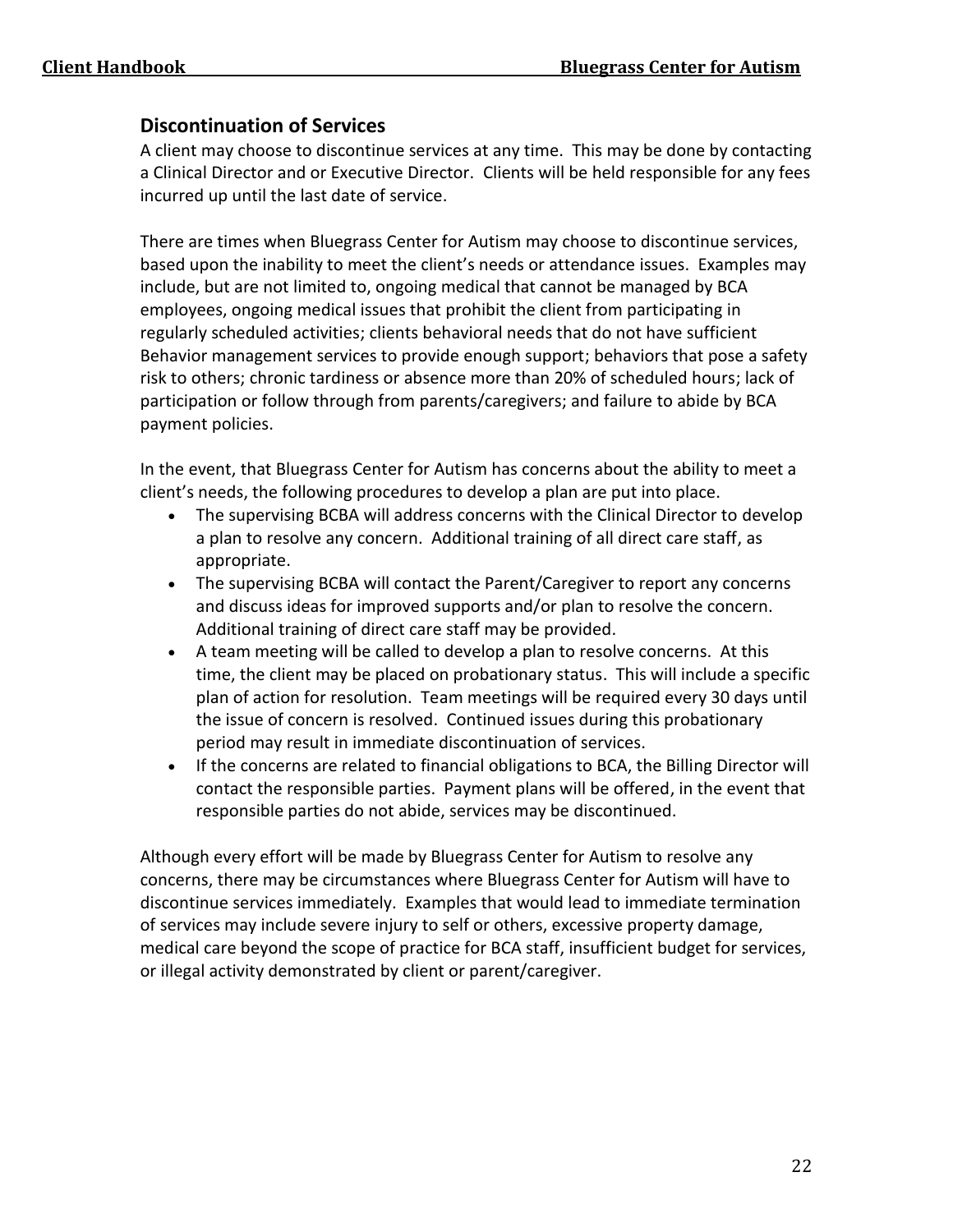# **A Final Word**

Once again, while Bluegrass Center for Autism wants to provide you with as much insight as possible, we realize we cannot cover every possible situation or opportunity. The policies, programs and procedures described here are simply guidelines and are presented in summary form, as a matter of information only. If questions arise about how they are applied, final decisions regarding interpretation rests with Bluegrass Center for Autism's leadership team. We also reserve the right to modify or change any of these guidelines or other policies or procedures at any time. When changes do occur, we will develop, implement, and interpret sound client practices compatible with our mission, and in doing so will comply with all Federal, State, and local laws. Should changes occur during your client relationship with BCA, you will receive updated information concerning those changes as soon as practical.

If you have difficulty understanding any portion of the Client Handbook, or if you have any questions at all, please discuss them with the Executive Director.